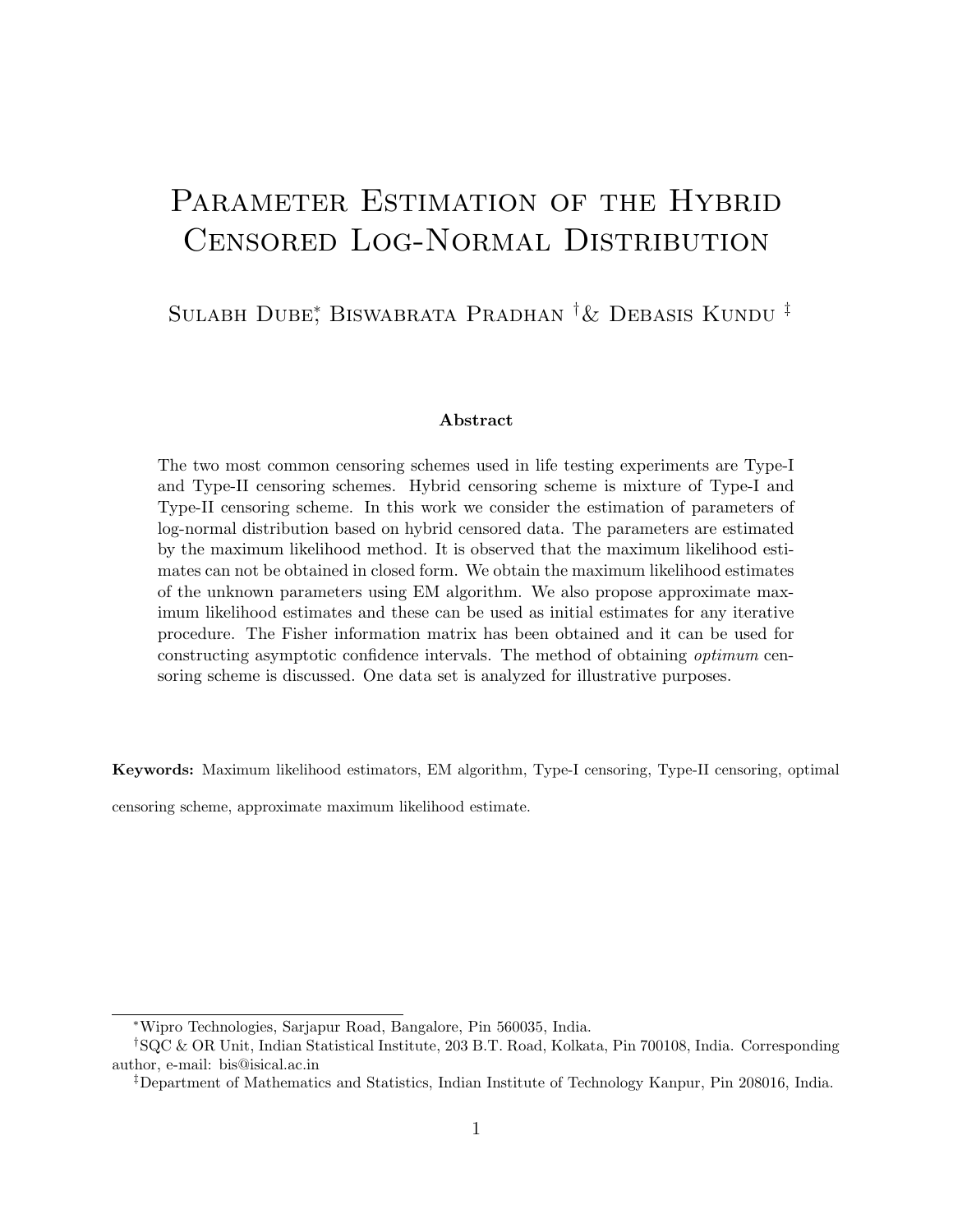#### 1 INTRODUCTION

Type-I and Type-II censoring schemes are the two most popular censoring schemes which are used in practice. They can be briefly described as follows; Suppose  $n$  units are put on a life test. In Type-I censoring, experiment continues up to a pre-specified time T. Failures after the time T are not observed. In Type-II censoring, the experiment continues till the R-th failure takes place, where R is a pre-specified integer and  $R \leq n$ . Therefore, in Type-I censoring scheme, the number of failures is random and in Type-II censoring scheme, the experimental time is random.

A mixture of Type-I and Type-II schemes is known as the hybrid censoring scheme. Suppose  $n$  identical units are put on a life test. The test is terminated when a pre-specified number R, out of n units have failed or a pre-determined time T, has been reached. Therefore, in hybrid censoring scheme, the experimental time and the number of failures will not exceed T and R respectively. It is clear that Type-I and Type-II censoring schemes can be obtained as special cases of hybrid censoring scheme by taking  $R = n$  and  $T = \infty$  respectively. It has been used quite effectively in reliability acceptance sampling test in MIL-STD-781C [23].

Epstein [10] first introduced the hybrid censoring scheme and analyzed the data under the assumption of exponential lifetime distribution of the experimental units. He also proposed a two sided confidence interval of the unknown parameter, without any formal proof. Fairbanks et al. [11] modified slightly the proposition of Epstein [10] and suggested a simple set of confidence intervals. Chen and Bhattacharya [4] obtained the exact one sided confidence interval based on the distribution of the maximum likelihood estimator of the exponential parameter. Drapper and Guttmann [7] also considered the same problem but from the Bayesian point of view, and obtained two sided credible interval of the mean lifetime using the inverted gamma prior. Comparisons and criticisms of the different methods can be found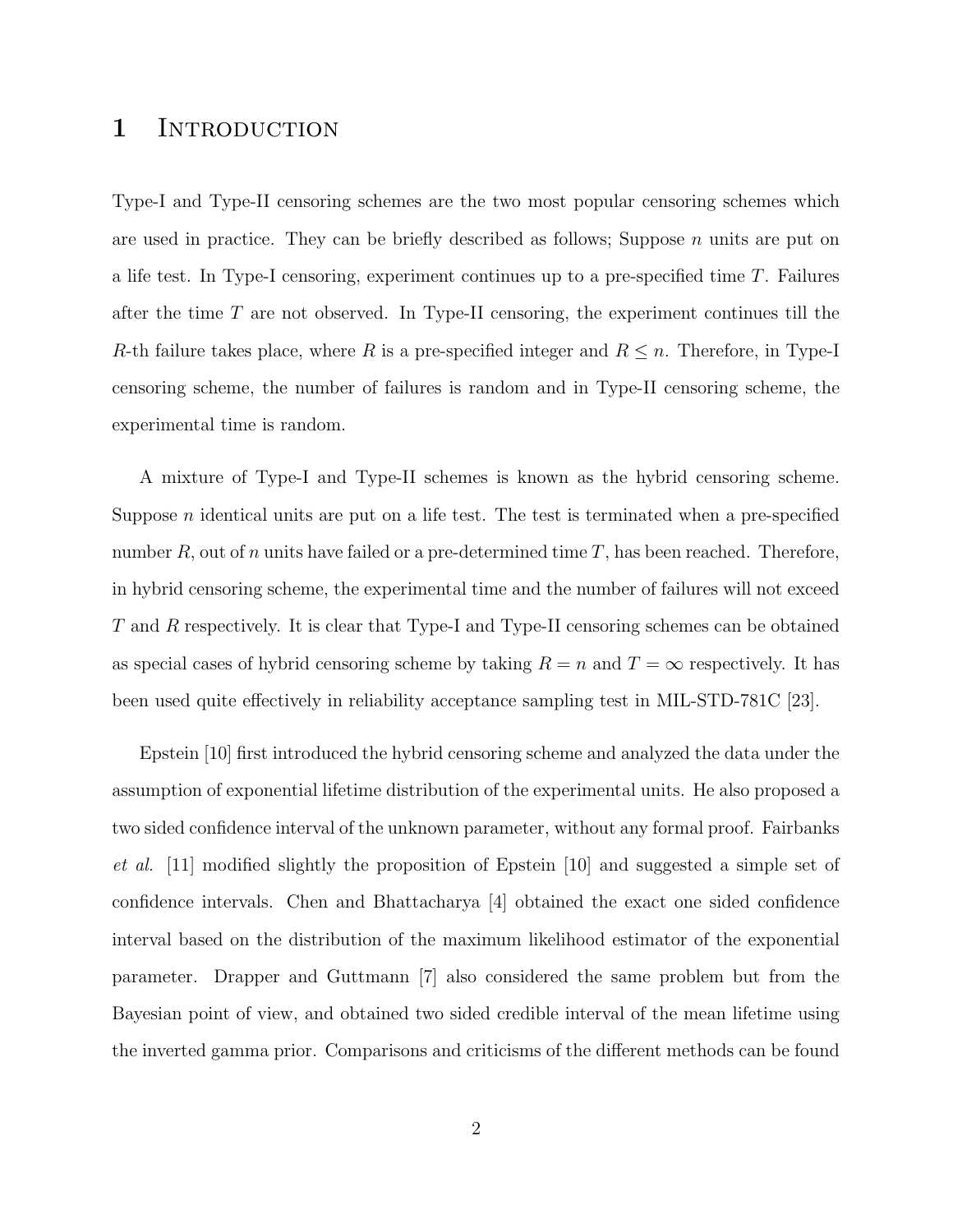in Gupta and Kundu [12]. For some of the relevant references on hybrid censoring and related topics the readers are referred to Ebrahimi  $(8, 9)$ , Jeong *et al.* [14], Childs *et al.* [5], Kundu [16], Banerjee and Kundu [3], Kundu and Pradhan [18] and the references cited there.

It may be mentioned that although hybrid censoring scheme seems to be an important censoring scheme, but not much work has been done other than the exponential or Weibull distribution. In this paper we consider the hybrid censored lifetime data, when the lifetime follows two parameter log-normal distribution. The log-normal distribution has been used quite effectively in analyzing positively skewed data. Almost a book length treatment on log-normal distribution can be obtained from Johnson et al. [15].

We first try to obtain the maximum likelihood estimators (MLEs) of the unknown parameters. It is observed that the maximum likelihood estimates can be obtained by solving two non-linear equations, but they can not be obtained in closed form. Although, the standard Newton-Raphson algorithm can be employed to solve the non-linear equations, but unfortunately it does not converge all the time even from good starting values. Instead, we suggest to use the EM algorithm to compute the MLEs. Finding the initial estimates is an important problem in any iterative procedure. We have proposed approximate MLEs, which have explicit expressions in terms of the observations and they can be used as initial guesses for any iterative procedure. Simulation study is carried out to compare the performance of the MLEs and approximate MLEs (AMLEs). A data set has been analyzed for illustrative purpose. Finding the optimum censoring scheme is an important problem. We discuss how to compare two different hybrid censoring schemes in terms of their information measures and hence find the optimum censoring scheme.

The rest of the paper is arranged as follows. The model and data are described in Section 2. The maximum likelihood estimators and approximate maximum likelihood estimators of the unknown parameters are provided in Sections 3 and 4 respectively. Simulation results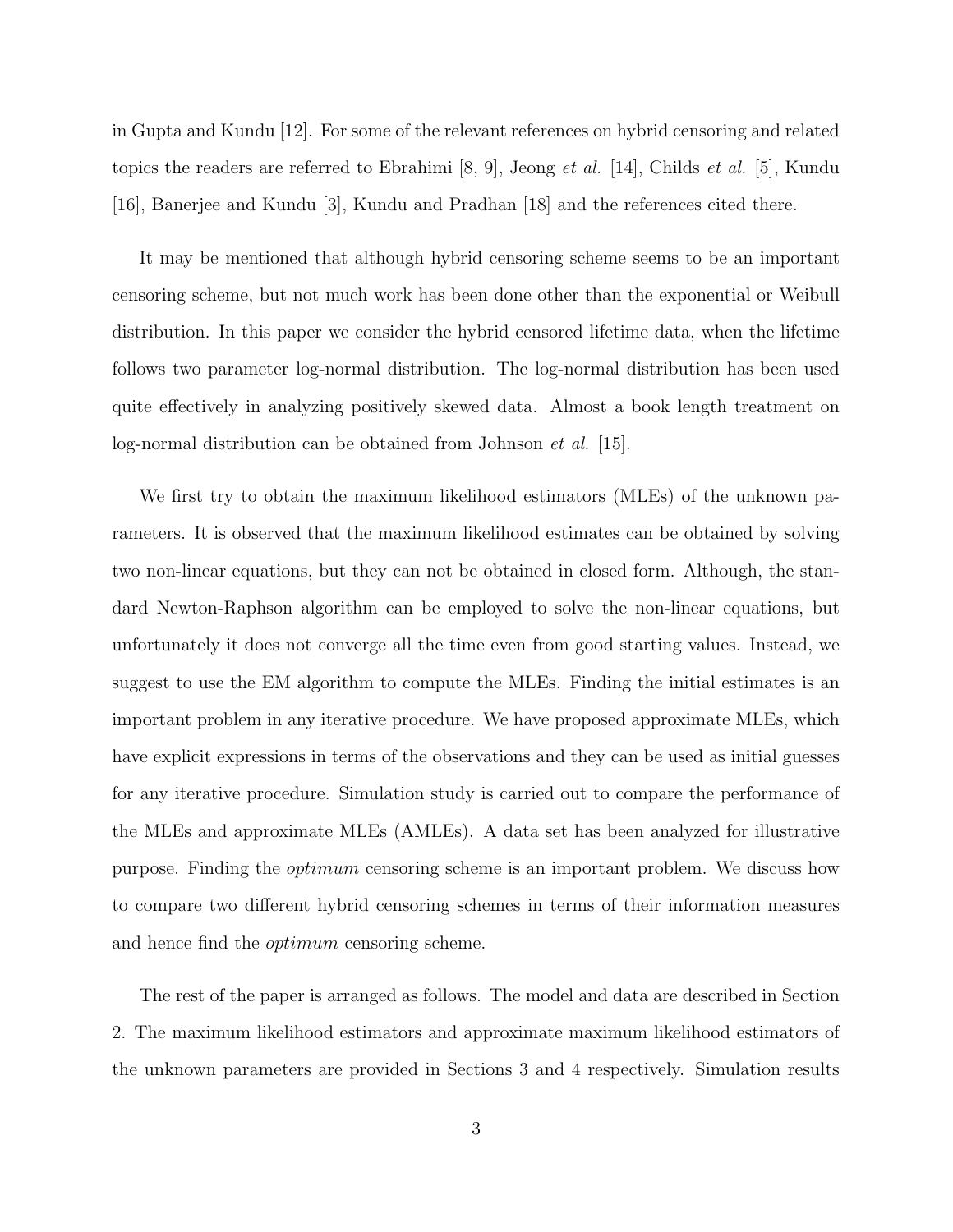are presented in Section 5. A data set is analyzed in Section 6. We discuss optimal censoring schemes in Section 7. Finally conclusions appear in section 8.

#### 2 MODEL DESCRIPTION

It is assumed that the lifetime random variable Y has a log-normal distribution with the following probability density function (PDF)

$$
f(y; \mu, \sigma) = \frac{1}{\sqrt{2\pi}\sigma y} e^{-\frac{(\ln y - \mu)^2}{2\sigma^2}}; y > 0; -\infty < \mu < \infty, \sigma > 0.
$$
 (1)

If Y has the log-normal distribution (1),  $X = \ln Y$  has the normal distribution with the PDF

$$
f(x; \mu, \sigma) = \frac{1}{\sqrt{2\pi}\sigma} e^{-\frac{(x-\mu)^2}{2\sigma^2}}; \quad -\infty < x < \infty. \tag{2}
$$

Model (1) and Model (2) are equivalent models in the sense that the procedure developed under one model can be used for other model. Now we briefly describe the available data in a hybrid censoring scheme.

Suppose  $n$  identical units are put on life test. Then under hybrid censoring scheme, we have one of the following two types of observations;

Case I:  $\{y_{1:n} < \ldots < y_{R:n}\}$  if  $y_{R:n} < T$ . Case II:  $\{y_{1:n} < \ldots < y_{d:n}\}$  if  $d < R$  and  $y_{d:n} < T < y_{d+1:n}$ ,

where  $y_{1:n} < y_{2:n}$ ... denote the observed ordered failure times of the experimental units.

#### 3 Maximum likelihood estimators

In this section we discuss how to compute the MLEs of the model parameters  $\mu$  and  $\sigma$  based on the observation given in Section 2. For clarity first we write down the likelihood function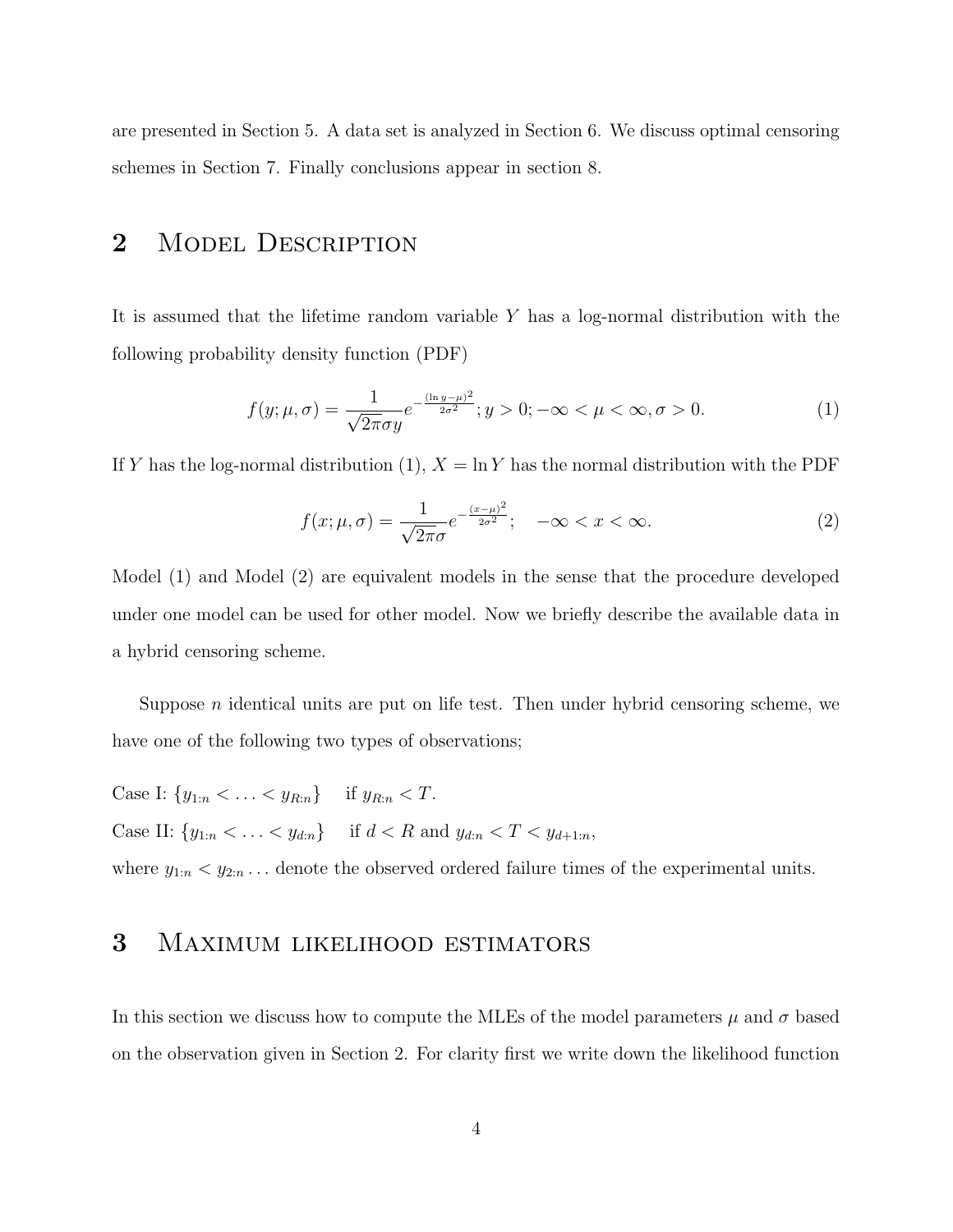in Case I and Case II separately. The likelihood function in Case I is given by

$$
l(\mu,\sigma) \propto \left(\frac{1}{\sigma}\right)^R \prod_{i=1}^R \exp\left\{-\frac{(\ln y_{i:n} - \mu)^2}{2\sigma^2}\right\} \left[1 - \Phi\left(\frac{\ln y_{R:n} - \mu}{\sigma}\right)\right]^{n-R},\tag{3}
$$

and for Case II, it is given by

$$
l(\mu,\sigma) \propto \left(\frac{1}{\sigma}\right)^d \prod_{i=1}^d \exp\left\{-\frac{(\ln y_{i:n} - \mu)^2}{2\sigma^2}\right\} \left[1 - \Phi\left(\frac{\ln T - \mu}{\sigma}\right)\right]^{n-d}.\tag{4}
$$

Here  $0 \le d \le R$ . Note that (3) and (4) can be combined and they can be written as follows;

$$
l(\mu,\sigma) \propto \left(\frac{1}{\sigma}\right)^r \prod_{i=1}^r \exp\left\{-\frac{(\ln y_{i:n} - \mu)^2}{2\sigma^2}\right\} \left[1 - \Phi\left(\frac{c - \mu}{\sigma}\right)\right]^{n-r},\tag{5}
$$

here

$$
r = \begin{cases} R & \text{for} \quad \text{Case I} \\ d & \text{for} \quad \text{Case II} \end{cases} \quad \text{and} \quad c = \begin{cases} \ln y_{R:n} & \text{for} \quad \text{Case I} \\ \ln T & \text{for} \quad \text{Case II} \end{cases} \tag{6}
$$

It may be noted that if  $d=0$ , the MLE does not exist. So from now on it is assumed that  $d > 0$ . Taking the logarithm of  $(5)$ , we obtain

$$
L(\mu, \sigma) = -r \ln \sigma - \frac{1}{2\sigma^2} \sum_{i=1}^r (x_{i:n} - \mu)^2 + (n - r) \ln \left[ 1 - \Phi\left(\frac{c - \mu}{\sigma}\right) \right],
$$
 (7)

where  $x_{i:n} = \ln y_{i:n}$ . Taking derivatives with respect to  $\mu$  and  $\sigma$  of (7), we obtain

$$
\frac{\partial L}{\partial \mu} = \frac{1}{\sigma^2} \sum_{i=1}^r (x_{i:n} - \mu) + (n - R) \frac{\phi(z^*)}{\sigma \Phi(-z^*)} = 0
$$
\n(8)

$$
\frac{\partial L}{\partial \sigma} = -\frac{r}{\sigma} + \frac{1}{\sigma^3} \sum_{i=1}^r (x_{i:n} - \mu)^2 + (n - r) \frac{z^* \phi(z^*)}{\sigma \Phi(-z^*)} = 0,
$$
\n(9)

where  $z^* = \frac{c-\mu}{\sigma}$  $\frac{-\mu}{\sigma}$ ,  $\Phi(\cdot)$  and  $\phi(\cdot)$  are the cumulative distribution function (CDF) and the probability density function (PDF) of a standard normal variate respectively. Define  $z_R = \frac{\ln y_{R:n} - \mu}{\sigma}$ σ and  $V = \frac{\ln T - \mu}{\sigma}$  $\frac{T-\mu}{\sigma}$ , then  $z^* = z_R$  in case I and  $z^* = V$  in case II. It is clear that the likelihood equations are implicit in nature in both the cases. We need some numerical techniques to solve the simultaneous equations. We use the standard Newton-Raphson (NR) method, but unfortunately it does not converge all the times. We suggest to use the EM algorithm to compute the MLEs and it is described below.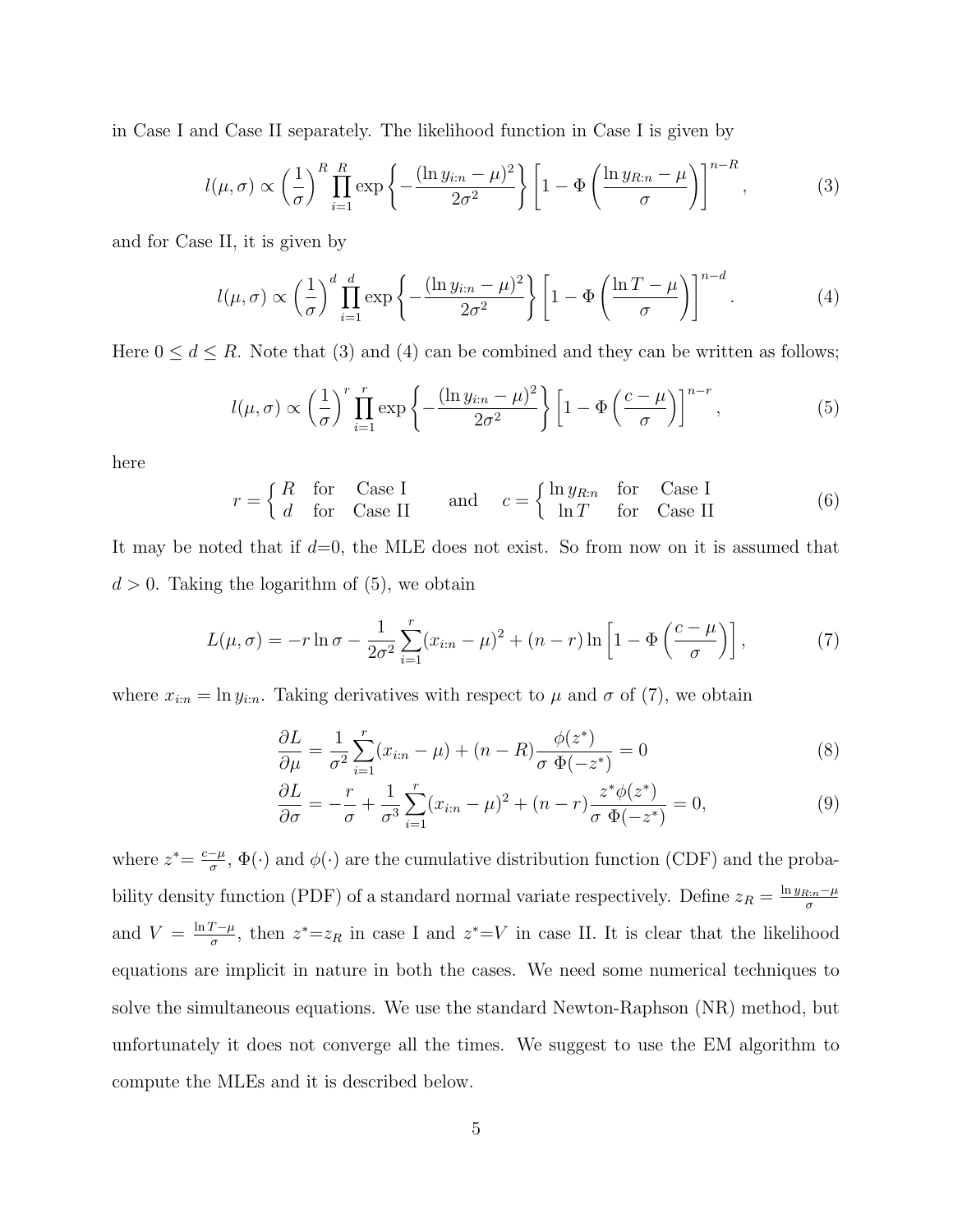#### 3.1 EM ALGORITHM

The EM algorithm, originally proposed by Dempster et al. [6], is a very powerful tool in handling the incomplete data problem. We treat this problem as a missing value problem similarly as in Ng et al. [24]. Let  $X = (x_{1:n},...,x_{r:n})$  be the observed data and  $U =$  $(u_1, \ldots, u_{n-r})$  be the censored data. For a given r,  $u_1, \ldots, u_{n-r}$  are not observable. The censored data vector U can be thought of as missing data and  $W = (X, U)$  forms the complete data. Let  $L_c(w; \mu, \sigma)$  be the log-likelihood corresponding to complete data. Then

$$
L_c(w; \mu, \sigma) = -n \ln \sigma - \frac{1}{2\sigma^2} \sum_{i=1}^n (w_i - \mu)^2 = -n \ln \sigma - \frac{1}{2\sigma^2} \sum_{i=1}^r (x_{i:n} - \mu)^2 - \frac{1}{2\sigma^2} \sum_{i=1}^{n-r} (u_i - \mu)^2.
$$
 (10)

In E-step one needs to compute the pseudo log-likelihood function given by

$$
L_s(\mu, \sigma) = -n \ln \sigma - \frac{1}{2\sigma^2} \sum_{i=1}^r (x_{i:n} - \mu)^2 - \frac{1}{2\sigma^2} \sum_{i=1}^{n-r} E\left( (U_i - \mu)^2 | U_i > c \right)
$$
\n
$$
= -n \ln \sigma - \frac{1}{2\sigma^2} \sum_{i=1}^r (x_{i:n} - \mu)^2 - \frac{n-r}{2\sigma^2} B(c; \mu_{(k)}, \sigma_{(k)})
$$
\n
$$
+ \frac{n-r}{2\sigma^2} \left[ A(c; \mu_{(k)}, \sigma_{(k)}) - \mu^2 \right], \tag{11}
$$

where

$$
A(c; \mu, \sigma) = E(U|U > c) = \sigma Q + \mu
$$
  
\n
$$
B(c; \mu, \sigma) = E(U^2|U > c) = \sigma^2 (1 + \xi Q) + 2\sigma \mu Q + \mu^2
$$
  
\n
$$
\xi = \frac{c - \mu}{\sigma}, \quad Q = \frac{\phi(\xi)}{\Phi(-\xi)}.
$$

In M-step we maximize (11) with respect to  $\mu$  and  $\sigma$ . Let  $(\mu_{(k)}, \sigma_{(k)})$  be the estimate of  $(\mu, \sigma)$ at the kth stage, then  $(\mu_{(k+1)}, \sigma_{(k+1)})$  can be obtained as

$$
\hat{\mu}_{(k+1)} = \frac{1}{n} \left[ \sum_{i=1}^{r} x_{i:n} + (n-r)A(c; \mu_{(k)}, \sigma_{(k)}) \right]
$$

$$
\hat{\sigma}_{(k+1)} = \left\{ \frac{1}{n} \left[ \sum_{i=1}^{r} x_{i:n}^{2} + (n-r)B(c; \mu_{(k)}, \sigma_{(k)}) \right] - \hat{\mu}_{(k+1)}^{2} \right\}^{1/2}.
$$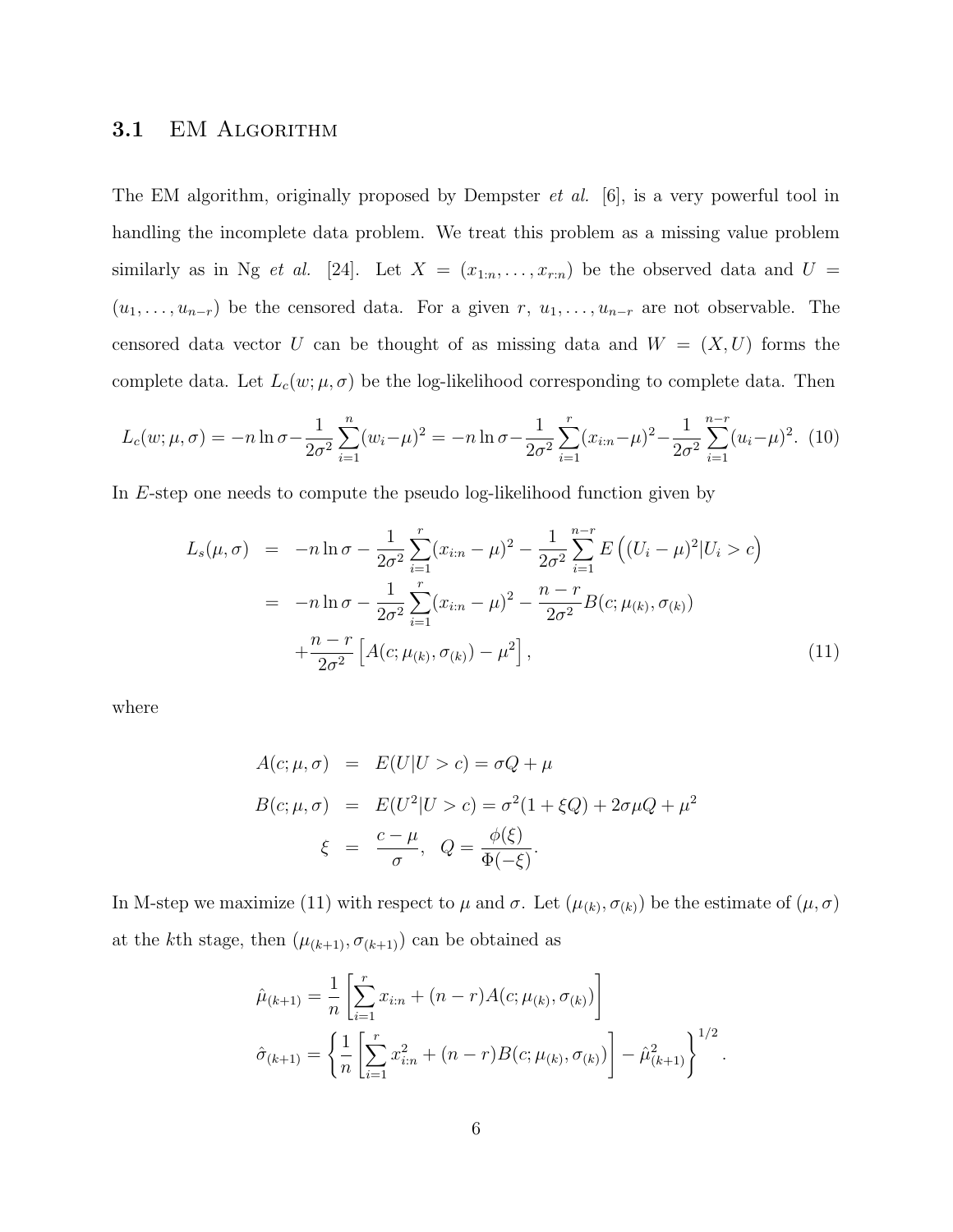One of the advantages of using EM algorithm is that it gives a measure of information in the censored (missing) data in a natural way through the missing information principle. Louis [22] developed a procedure for extracting the observed information matrix when the EM algorithm is used. Note that

$$
Observed Information = Complete information - Mississippi Information (12)
$$

In this case, if we denote  $\theta = (\mu, \sigma)'$ ,  $X =$  the observed data,  $W =$  the complete data,  $I_W(\theta)$  = the complete information,  $I_X(\theta)$  = the observed information,  $I_{W|X}(\theta)$  = the missing information, then

$$
I_X(\theta) = I_W(\theta) - I_{W|X}(\theta), \qquad (13)
$$

The complete information matrix for the normal distribution is given by

$$
I_W(\theta) = \frac{n}{\sigma^2} \begin{pmatrix} 1 & 0 \\ 0 & 2 \end{pmatrix}.
$$

Now

$$
I_{W|X}(\theta) = (n-r)I_{W|X}^*(\theta),
$$

where  $I^*_{W|X}(\theta) =$  Information matrix of a single observation for a truncated normal distribution. It can be written as follows, see Ng. et al. [24].

$$
I_{W|X}^*(\theta) = \begin{pmatrix} \frac{1}{\sigma^2} [1 + \xi Q - Q^2] & \frac{1}{\sigma^2} [Q + \xi Q(\xi - Q)] \\ \frac{1}{\sigma^2} [Q + \xi Q(\xi - Q)] & \frac{1}{\sigma^2} [2 + \xi Q(1 - \xi Q + \xi)] \end{pmatrix}.
$$

Thus the observed information matrix is give by

$$
I_X(\theta) = \frac{n}{\sigma^2} \begin{pmatrix} 1 & 0 \\ 0 & 2 \end{pmatrix} - \frac{n-r}{\sigma^2} \begin{pmatrix} \frac{1}{\sigma^2} [1 + \xi Q - Q^2] & \frac{1}{\sigma^2} [Q + \xi Q(\xi - Q)] \\ \frac{1}{\sigma^2} [Q + \xi Q(\xi - Q)] & \frac{1}{\sigma^2} [2 + \xi Q(1 - \xi Q + \xi)] \end{pmatrix}.
$$

The asymptotic variance-covariance matrix of the maximum likelihood estimate of  $\hat{\theta}$  can be obtained by inverting the observed information matrix  $I_X(\hat{\theta})$ .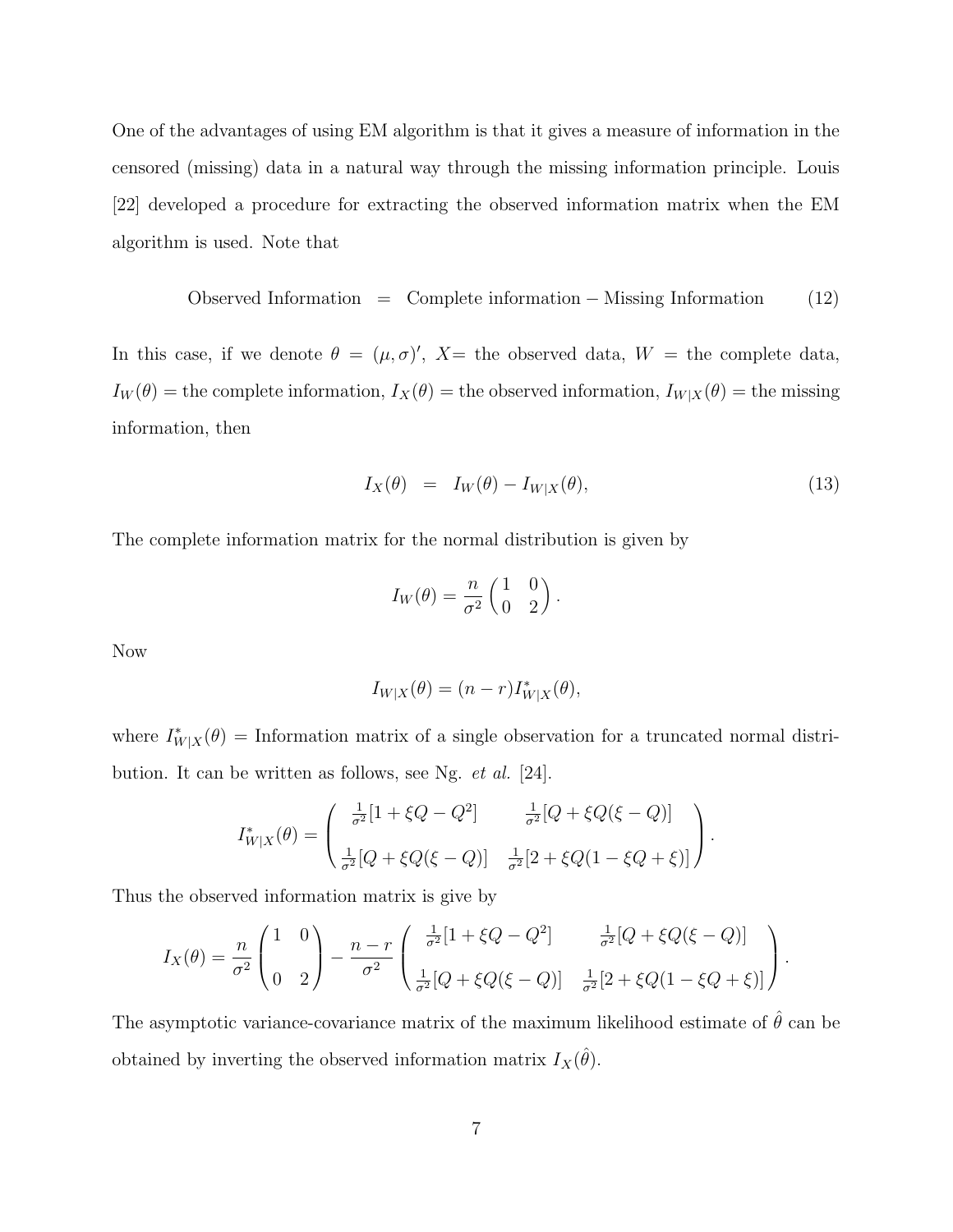### 4 Approximate MLE

It is observed that the likelihood equations are not linear due to the presence of the term  $h(z^*) =$  $\phi(z^*)$  $\Phi(-z^*)$ . Tiku et al. [26] discussed some approximate solutions in similar cases of non-linearity introduced due to some term/terms. Balakrishnan et al. [1] used the Taylor's series expansion of the term for progressively censored data from Gaussian distribution. Recently Kundu [16] and Banerjee and Kundu [3] also suggested similar approximations to compute the approximate MLEs of Weibull parameters when the data are hybrid censored. We first consider approximate MLEs for Case I. We expand the function  $h(z_R)$  =  $\phi(z_R)$  $\Phi(-z_R)$ around  $\nu = \Phi^{-1}\left(\frac{R}{\mu}\right)$  $n+1$ ¶ in Taylor series. Considering only the first order derivatives and neglecting the higher order derivatives we get

$$
h(z_R) \approx h(\nu) + (z_R - \nu)h'(\nu) = \alpha + \beta z_R, \quad \text{(say)},
$$

where  $\alpha = h(\nu) - \nu h'(\nu)$  and  $\beta = h'(\nu) \ge 0$ . So (8) can be written as

$$
\frac{\partial L}{\partial \mu} \approx \frac{1}{\sigma^2} \sum_{i=1}^R (x_{i:n} - \mu) + (n - R) \frac{\alpha + \beta z_R}{\sigma} = 0.
$$

This implies

$$
\mu = \frac{\sum_{i=1}^{R} x_{i:n} + (n - R)\beta x_{R:n} + (n - R)\alpha\sigma}{R + (n - R)\beta}
$$

$$
= K + M\sigma, \text{ say,}
$$

where

$$
K = \frac{\sum_{i=1}^{R} x_{i:n} + (n - R)\beta x_{R:n}}{R + (n - R)\beta} \quad \text{and} \quad M = \frac{(n - R)\alpha}{R + (n - R)\beta}.
$$

From (9) we have

$$
\frac{\partial L}{\partial \sigma} \approx -\frac{R}{\sigma} + \frac{1}{\sigma^3} \sum_{i=1}^R (x_{i:n} - \mu)^2 + (n - R) \frac{z_R}{\sigma} (\alpha + \beta z_R) = 0
$$

This implies, on simplification,

$$
R\sigma^2 - A_1\sigma - A_2 = 0,\t\t(14)
$$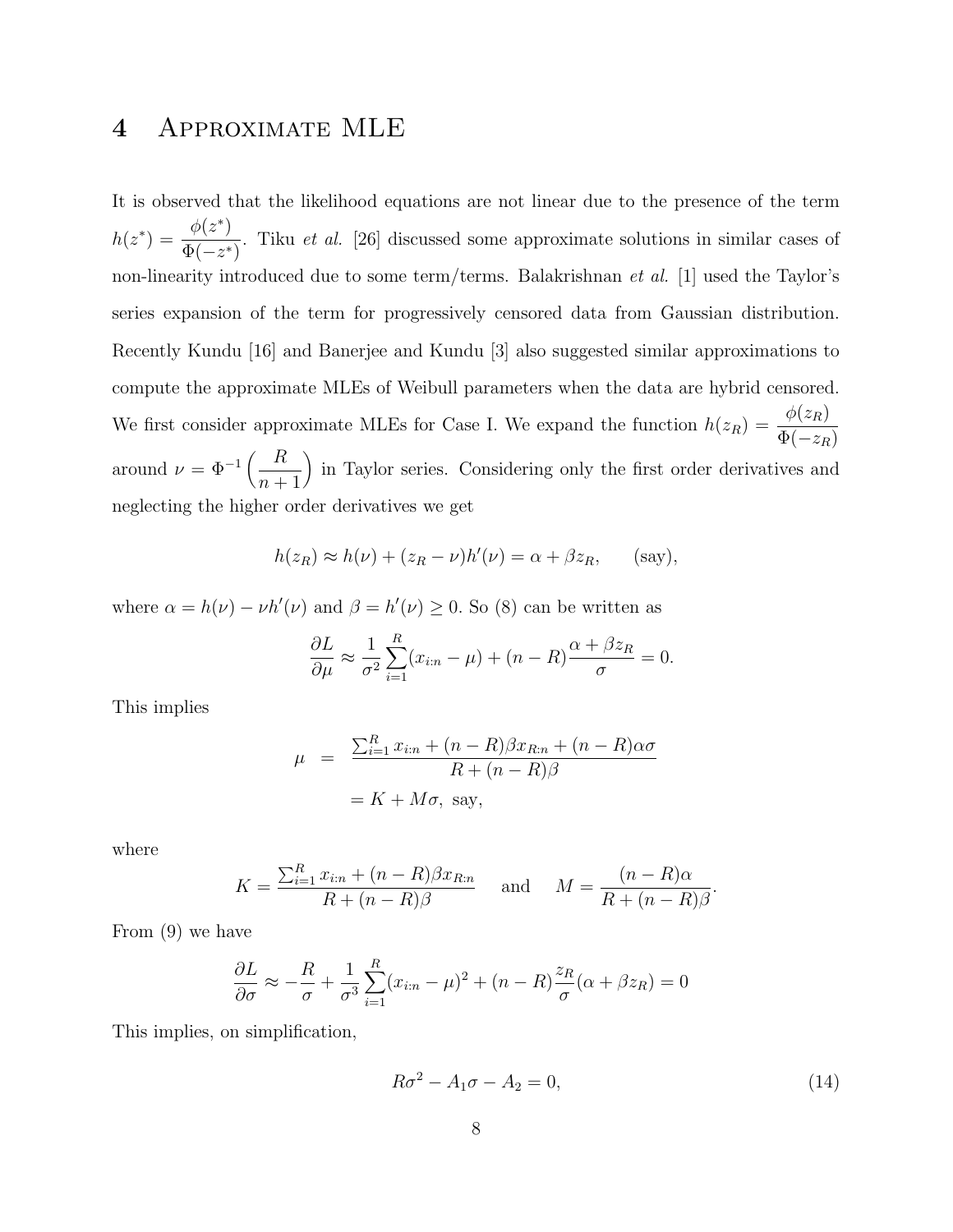where

$$
A_1 = (n - R)\alpha(x_{R:n} - K) \quad \text{and } A_2 = \sum_{i=1}^R (x_{i:n} - K)^2 + (n - R)\beta(x_{R:n} - K)^2 \ge 0.
$$

Clearly, (14) is a quadratic equation in  $\sigma$ . The solution for  $\sigma$  is given by

$$
\hat{\sigma} = \frac{A_1 \pm \sqrt{A_1^2 + 4RA_2}}{2R}.
$$

In this case one of the solutions will be positive and other one would be negative and we take the positive one. Once  $\hat{\sigma}$  is obtained, estimate of  $\mu$  as

$$
\hat{\mu} = K + M\hat{\sigma}.
$$

The approximate MLEs can be used as initial estimates for the EM algorithm. We also study the performance of approximate MLEs through simulation study in the next section. The observed information matrix for the approximate MLE can be determined as follows.

$$
I_2 = \begin{pmatrix} -\frac{\partial^2 L}{\partial \mu^2} & -\frac{\partial^2 L}{\partial \mu \partial \sigma} \\ -\frac{\partial^2 L}{\partial \mu \partial \sigma} & -\frac{\partial^2 L}{\partial \sigma^2} \end{pmatrix},
$$

where

$$
\frac{\partial^2 L}{\partial \mu^2} \approx -\frac{R}{\sigma^2} - \frac{(n - R)\beta}{\sigma^2}.
$$
  

$$
\frac{\partial^2 L}{\partial \sigma^2} \approx \frac{R}{\sigma^2} - \frac{3}{\sigma^2} \sum_{i=1}^R \left(\frac{x_{i:n} - \mu}{\sigma}\right)^2 - (n - R)\frac{z_R}{\sigma^2} [2\alpha + 3\beta z_R].
$$
  

$$
\frac{\partial^2 L}{\partial \mu \partial \sigma} \approx -\frac{2}{\sigma^2} \sum_{i=1}^R \left(\frac{x_{i:n} - \mu}{\sigma}\right) - \frac{(n - R)}{\sigma^2} [\alpha + 2\beta z_R].
$$

For Case II, we take the Taylor series expansion of  $h(V)$  around  $\nu = \Phi^{-1}\left(\frac{d+0.5}{n+1}\right)$ . Other derivations in Case II is similar to Case I. In this case

$$
K = \frac{\sum_{i=1}^{d} x_{i:n} + (n-d)\beta \ln T}{d + (n-d)\beta} \quad \text{and} \quad M = \frac{(n-d)\alpha}{d + (n-d)\beta},
$$
  

$$
A_1 = (n-d)\alpha(\ln T - K) \quad \text{and} \quad A_2 = \sum_{i=1}^{d} (x_{i:n} - K)^2 + (n-d)\beta(\ln T - K)^2 \ge 0.
$$

The observed information matrix can be easily obtained like as in Case I.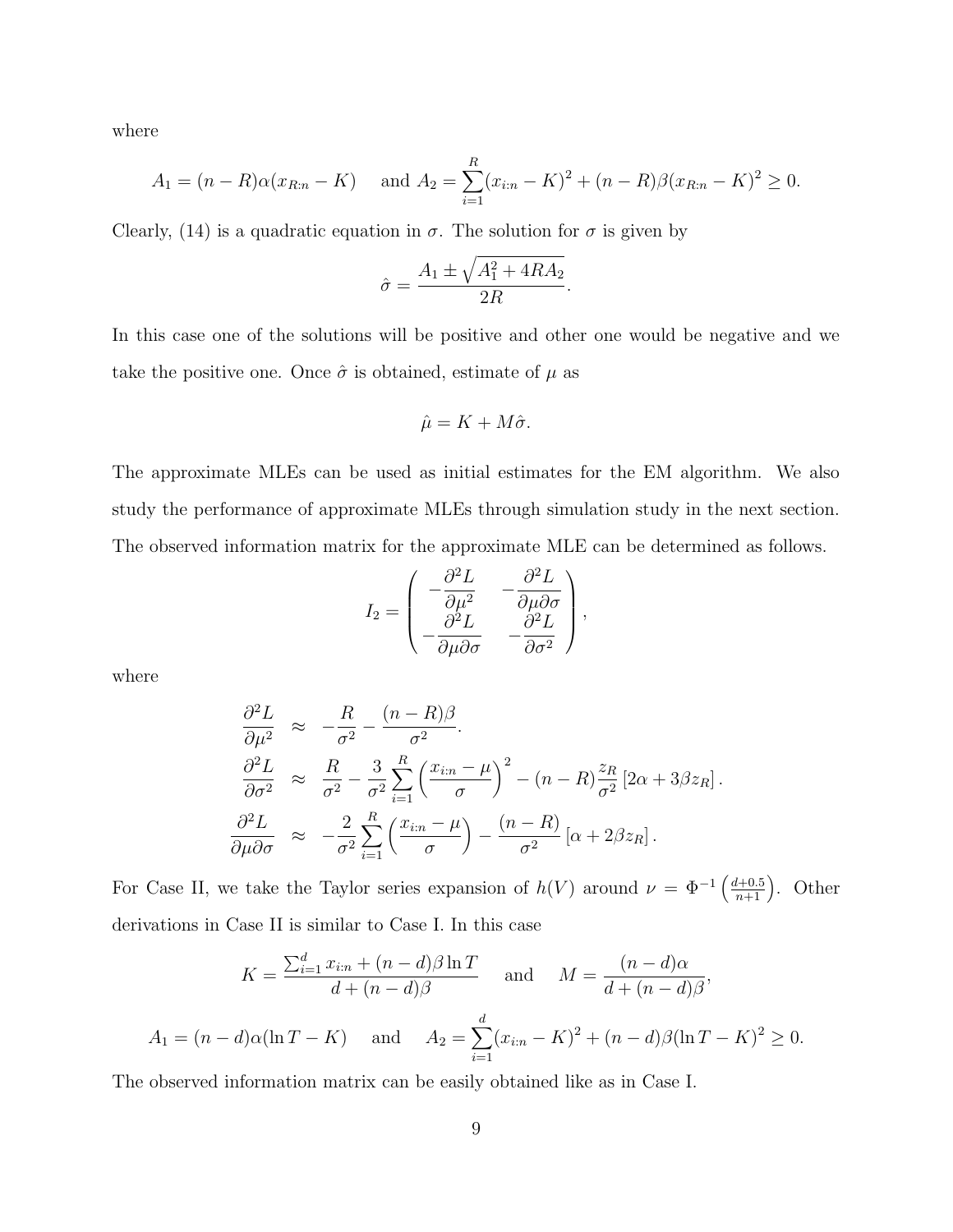#### 5 SIMULATION STUDY

In this section we carry out a simulation study to compare the performances of the MLEs and the AMLEs. We take  $\mu = 4$  and  $\sigma = 0.15$  in all the ceases. The simulation is carried out for different choices of n, R and T values. For a particular set of hybrid censored data, the MLEs and AMLEs are obtained as described before. We replicate the process for 10000 times and report the average estimates, mean squared error (MSE) and 95% coverage percentage of asymptotic confidence intervals. The results are reported in Tables 1 - 4. In each Table, the first and second row represent the result for  $\mu$  and  $\sigma$  respectively. From the simulation study it is observed that the AMLE performs well as per with the MLE. In fact they are very close to each other. As far as different choices of hybrid censoring schemes are concerned, (i) For fixed n and R, when T increases, the MSE decreases.

(ii) For fixed n and T as R increases, no specific pattern observed in MSE. It can be due to the fact that as R increases for fixed  $T$ , no additional information are gathered.

#### 6 Data Analysis

In this section we analyze a data to illustrate our methodology. The data have been taken from Lawless [20] and shows the number of thousand miles at which different locomotive controls failed in a life test involving 96 controls. The test was terminated after 135,000 miles, by which time 37 failures had occurred. The failure times for the 37 failed units are: 22.5, 37.5, 46.0, 48.5, 51.5, 53.0, 54.5, 57.5, 66.5, 68.0, 69.5, 76.5, 77.0, 78.5, 80.0, 81.5, 82.0, 83.0, 84.0, 91.5, 93.5, 102.5, 107.0, 108.5, 112.5, 113.5, 116.0, 117.0, 118.5, 119.0, 120.0, 122.5, 123.0, 127.5, 131.0, 132.5 and 134.0. In addition, there are 59 censoring times, all equal to 135.0.

Clearly, this is a case of Type-I Censoring. In this case we have  $n = 96, T = 135, d = 37$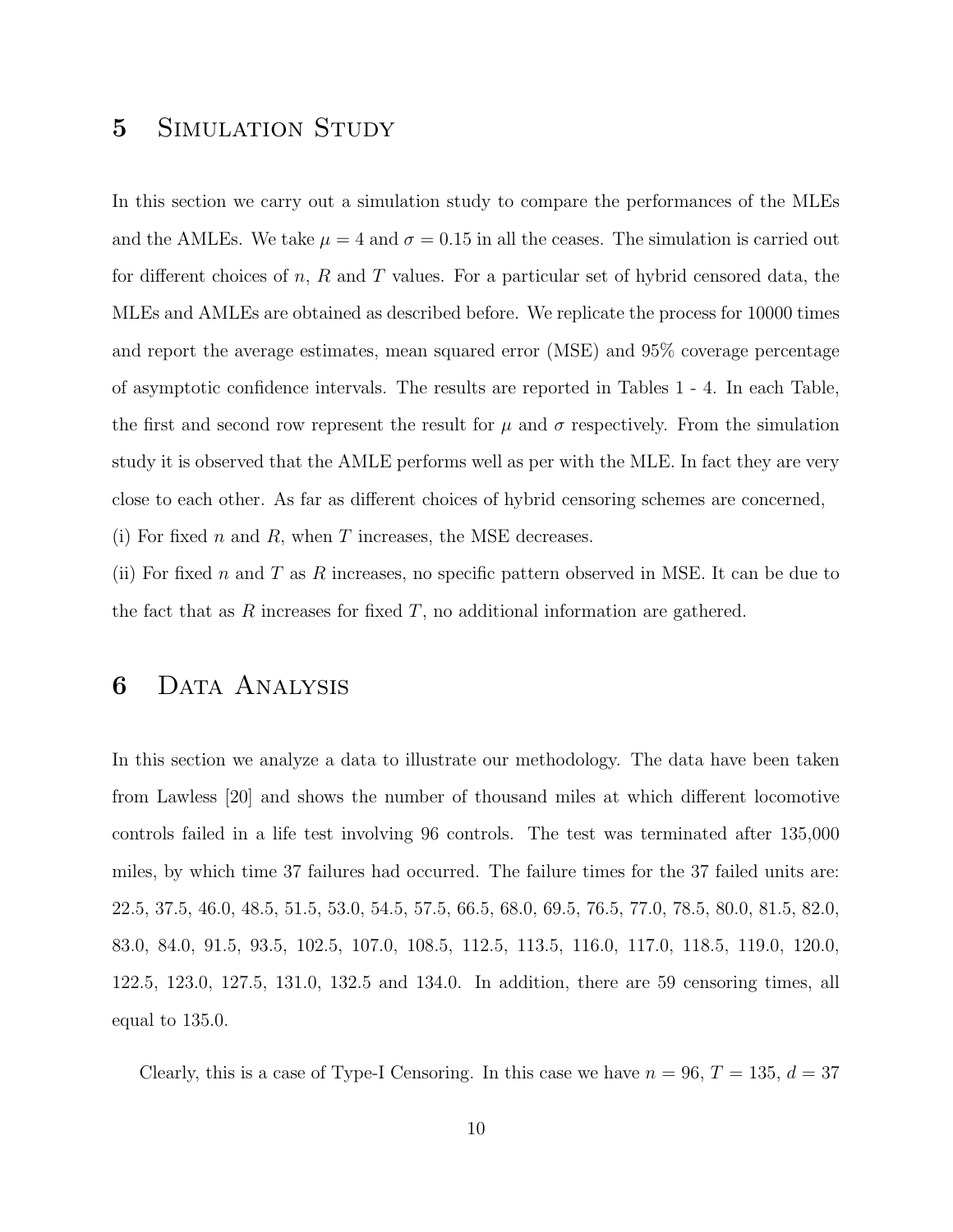and  $R > 37$ . The MLEs, AMLEs and the corresponding variance-covariance matrices are as follows;

$$
\text{MLEs:} \quad \hat{\mu} = 5.117, \quad \hat{\sigma} = 0.705, \quad V_1 = \begin{pmatrix} 0.01085 & 0.00573 \\ 0.00573 & 0.00870 \end{pmatrix}.
$$
\n
$$
\text{AMEEs:} \quad \hat{\mu} = 5.117, \quad \hat{\sigma} = 0.705, \quad V_2 = \begin{pmatrix} 0.01082 & 0.00572 \\ 0.00572 & 0.00870 \end{pmatrix}.
$$

It is interesting to observe that the MLEs and AMLEs are same although there is a slight difference in the variance covariance matrices. One question arises whether the data fits log-normal distribution or not. To check for goodness of fit first we compute the Kolmogorv-Smirnov distance between the empirical distribution function and the fitted distribution function. It is 0.138 and the associated  $p$  value is 0.481. Since the  $p$  value is quite high, we cannot reject the null hypothesis that the data are coming from the log-normal distribution. We further we provide PP plot in Figure 1. In PP plot, the X-axis represents the Kaplan-Meier estimate of the distribution function and Y-axis represents the fitted distribution function based on the estimated parameters. The Figure also shows that the data fits reasonably well.

For illustrative purposes, we analyze another generated data set. We have generated the following observations, from the above data set based on the hybrid censoring scheme  $(n= 96, T = 135, R = 30); 22.5, 37.5, 46.0, 48.5, 51.5, 53.0, 54.5, 57.5, 66.5, 68.0, 69.5,$ 76.5, 77.0, 78.5, 80.0, 81.5, 82.0, 83.0, 84.0, 91.5, 93.5, 102.5, 107.0, 108.5, 112.5, 113.5, 116.0, 117.0, 118.5, 119.0. The estimated parameters and the variance-covariance matrices are given below.

MLEs: 
$$
\hat{\mu} = 5.303, \hat{\sigma} = 0.847.
$$
  $V_1 = \begin{pmatrix} 0.02133 & 0.01293 \\ 0.01293 & 0.01640 \end{pmatrix}$   
AMEs:  $\hat{\mu} = 5.303, \hat{\sigma} = 0.847.$   $V_2 = \begin{pmatrix} 0.02149 & 0.01298 \\ 0.01298 & 0.01641 \end{pmatrix}.$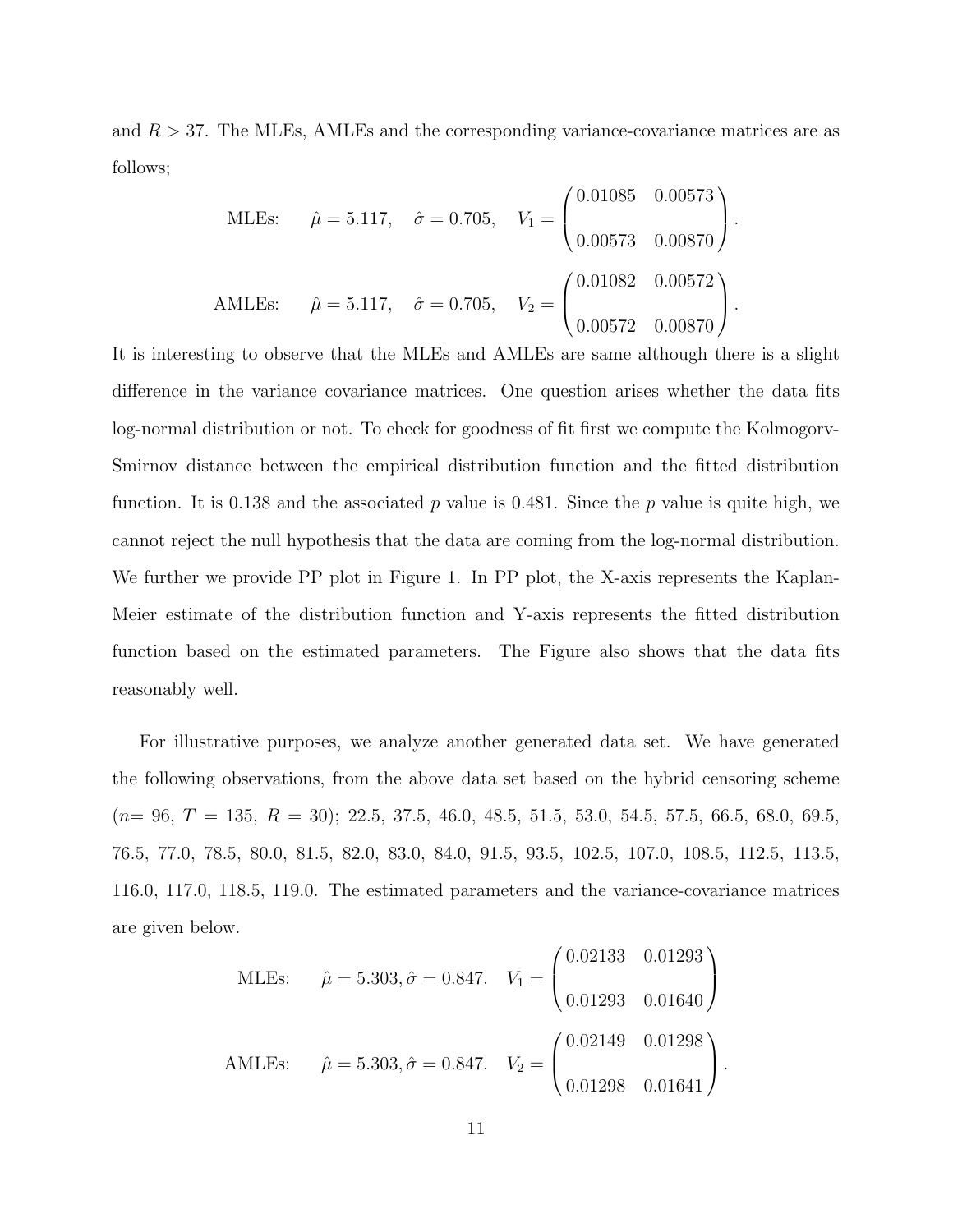As expected, we can see higher values in variance-covariance matrices when compared to Type-I Censoring. This is attributed to the fact that we had used fewer number of observations. In this case also, interestingly the MLEs and AMLEs are exactly the same, however, there is a slight difference in variance-covariance matrices as before.

## 7 Optimal Censoring Scheme

In the previous sections we have discussed statistical inferences of the unknown parameters for a given hybrid censoring scheme. In practice it is quite important to choose the *optimum* censoring scheme among all possible hybrid censoring schemes. Recently, finding the optimum censoring scheme has received some attention in the statistical literature. Some of the references for choosing optimal censoring schemes in different problems can be found in Lam [19], Lin et al. [21], Ng et al. [25], Zhang and Meeker [27], Balasooriya and Balakrishnan [2] and Kundu [17].

Note that the class of all hybrid censoring schemes can be expressed as;

$$
\mathcal{H} = \{ (n, R, T); \ n \ge 1, \ 1 \le R \le n, \ T > 0 \}.
$$

To find the optimum censoring scheme first we need to compare two different hybrid censoring schemes. Between two hybrid censoring schemes, it is natural to choose that particular hybrid censoring scheme which provides more information of the unknown parameters. Thus it is important to define the information measure for a given censoring scheme. A natural choice in such a case would be to compare the two Fisher Information Matrices. This is a very trivial task in case of a two parameter distribution if one parameter is already known. Because in such a case the whole exercise simply leads to the comparison of two real numbers. However, in most real life problems, both the parameters are unknown. In such cases, comparison of the two Fisher Information Matrices is not a trivial issue. One solution in this case could be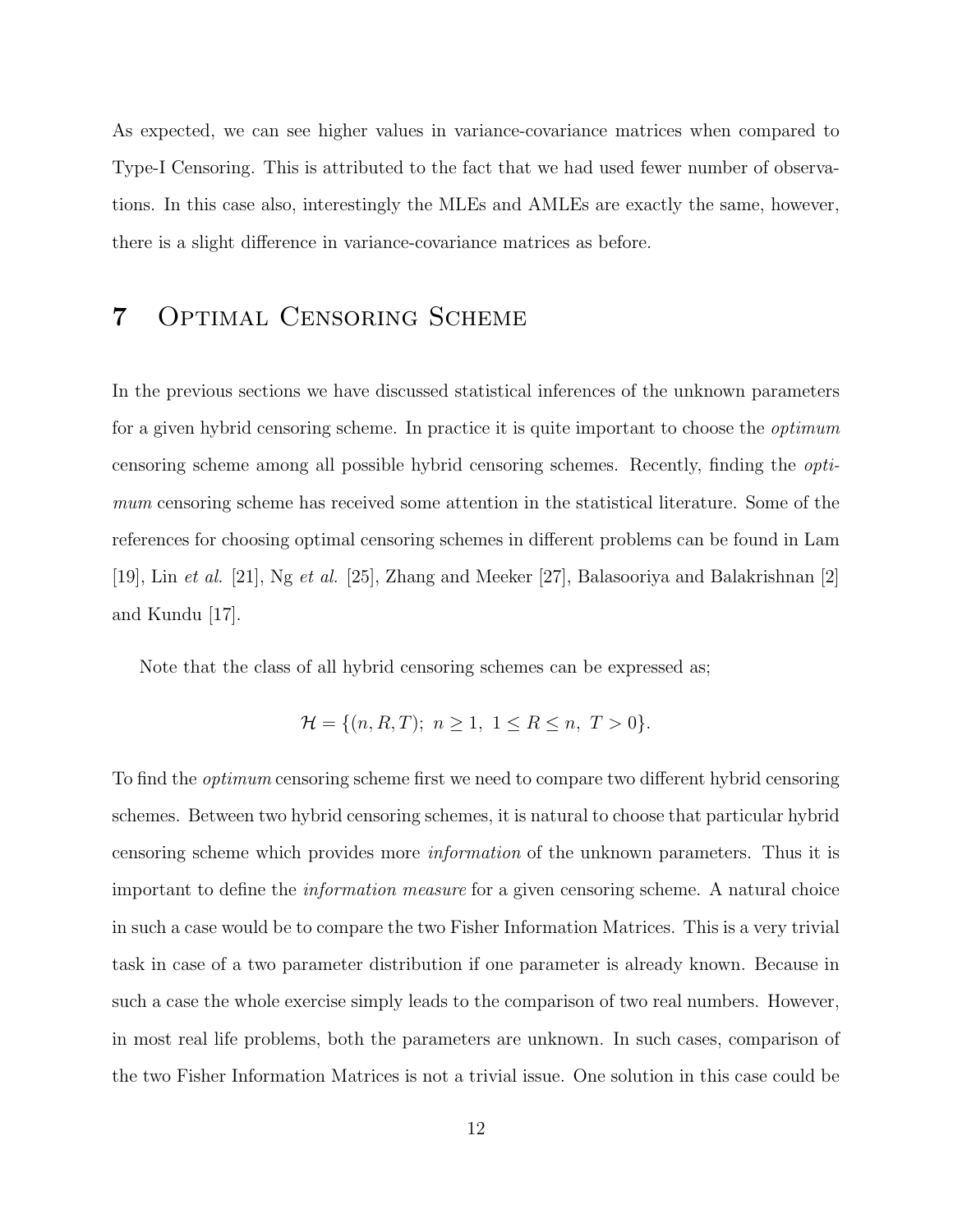to compare the traces or determinants of the two Fisher information matrices. This solution, though very simple, has an associated disadvantage that it is not scale invariant, see Gupta and Kundu [13]. Alternatively, Zhang and Meeker [27] proposed to compare the precision of 100p-th quantile estimators. Following their approach, Gupta and Kundu [13], see Kundu [17] also, proposed a more general information measure

$$
I(n, R, T) = \left[ \int_0^1 V((n, R, T)_p) dW(p) \right]^{-1}, \tag{15}
$$

where  $V((n, R, T)_p)$  denotes the asymptotic variance of the 100p-th quantile point, obtained using the censoring scheme  $(n, R, T)$  and  $W(\cdot)$  is any non-negative weight function such that  $\int_1^1$  $\binom{dW(p)}{dW(p)} = 1$ . To obtain the variance expression  $V((n, R, T)_p)$ , we need to derive expected Fisher information matrix. The expected Fisher information matrix is derived in Appendix. It is clear that  $I(n, R, T)$  is independent of p. The weight function  $W(\cdot)$  depends on the practitioner, moreover Zhang and Meeker's information measure can be obtained as a special of (15), see Kundu [17] for more details about choosing the weight function  $W(\cdot)$ .

It is observed in the numerical study, although we could not prove it theoretically, that for fixed n and T as R increases or for fixed n and R as T increases the *information measure* (15) first increases and then it becomes constant. Moreover, if  $n = R$ , and as n and T increases, (15) increases. Therefore, among the different hybrid censoring sachems, if somebody wants to choose that particular scheme which provides the maximum (15), the obvious choice will be  $R = n = T = \infty$ . It seems, without some proper restrictions on n, R and T, the problem is of no use. In most of the practical situations, the obvious restrictions are on time and on the number of items used. We use the cost function approach similar as in Lam [18] and Lin et al. [21]. Let  $C_1$  and  $C_2$  denote the cost per unit time and per unit item respectively. Ignoring other associated costs, the total cost involved for a given hybrid censoring scheme becomes

$$
C_0 = C_1 T + C_2 n. \t\t(16)
$$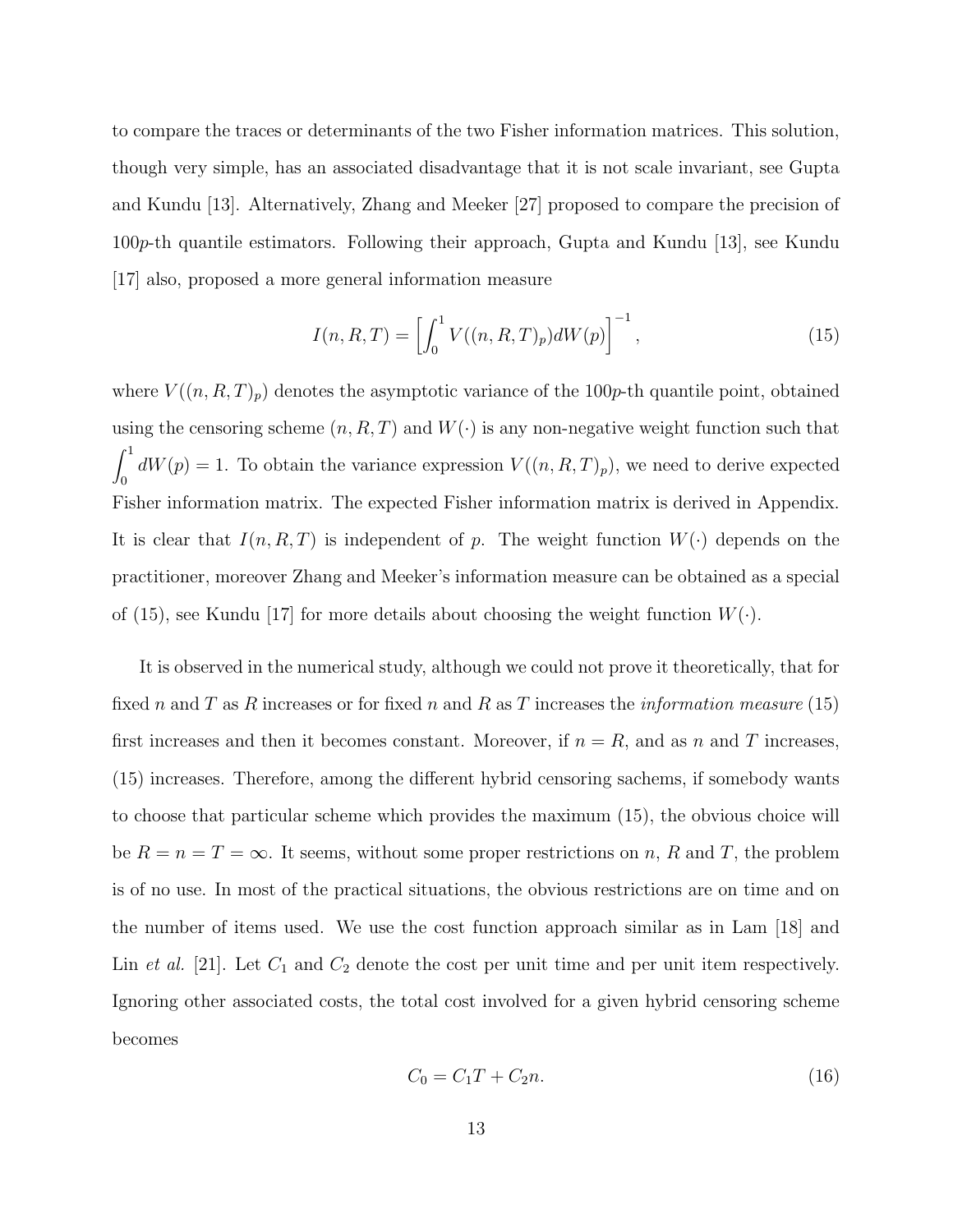To choose the optimum censoring scheme, the experimenter needs to know the unknown parameters. In practice, if it is completely unknown, the experimenter needs to perform some pilot study to approximate the unknown parameters. Therefore the problem boils down as follows: for a given  $C_0$ , among the class of all possible  $(n, T)$ , which satisfy (16) find  $(n, R, T)$ , which has the maximum (15). It is not possible to find the *optimum* value analytically, we need to find it numerically. Note that this optimization problem can be solved in finite number of steps as follows:

- Step 1: Find  $n_1$ , such that  $n_1 = \max\{n; C_2 n \le C_0\}.$
- Step 2: Find the corresponding  $T_s$ , say  $T_1, \ldots, T_{n_1}$ , so that

$$
C_1T_n + C_2n = C_0
$$
, for  $n = 1, ..., n_1$ .

- Step 3: For each  $(n, T_n)$  find  $0 \leq R_n \leq n$ , so that the hybrid censoring scheme  $(n, R_n, T_n)$  provides the maximum (15).
- Step 4: Among all possible choices of  $(n, R_n, T_n)$ , for  $1 \le n \le n_1$ , choose that particular scheme which provides the maximum (15).

For illustrative purpose, let us consider the following example. Suppose  $\mu = 0, \sigma = 1$ ,  $dW(p) = 1$  for all  $0 \le p \le 1$ , and  $C_0 = 100$ ,  $C_1 = 10$  and  $C_2 = 12$ . In this case  $n_1 = 8$ . The information measure for different values of  $n$ ,  $R$  and  $T$  are provided in the following Table 5. Therefore, in this case the *optimum* censoring plan is  $(n, R, T) = (7, 7, 1.6)$ .

#### 8 CONCLUSIONS

In this paper we have considered the classical inference procedure for the unknown parameters of the log-normal distribution when the data are hybrid censored. It is observed that the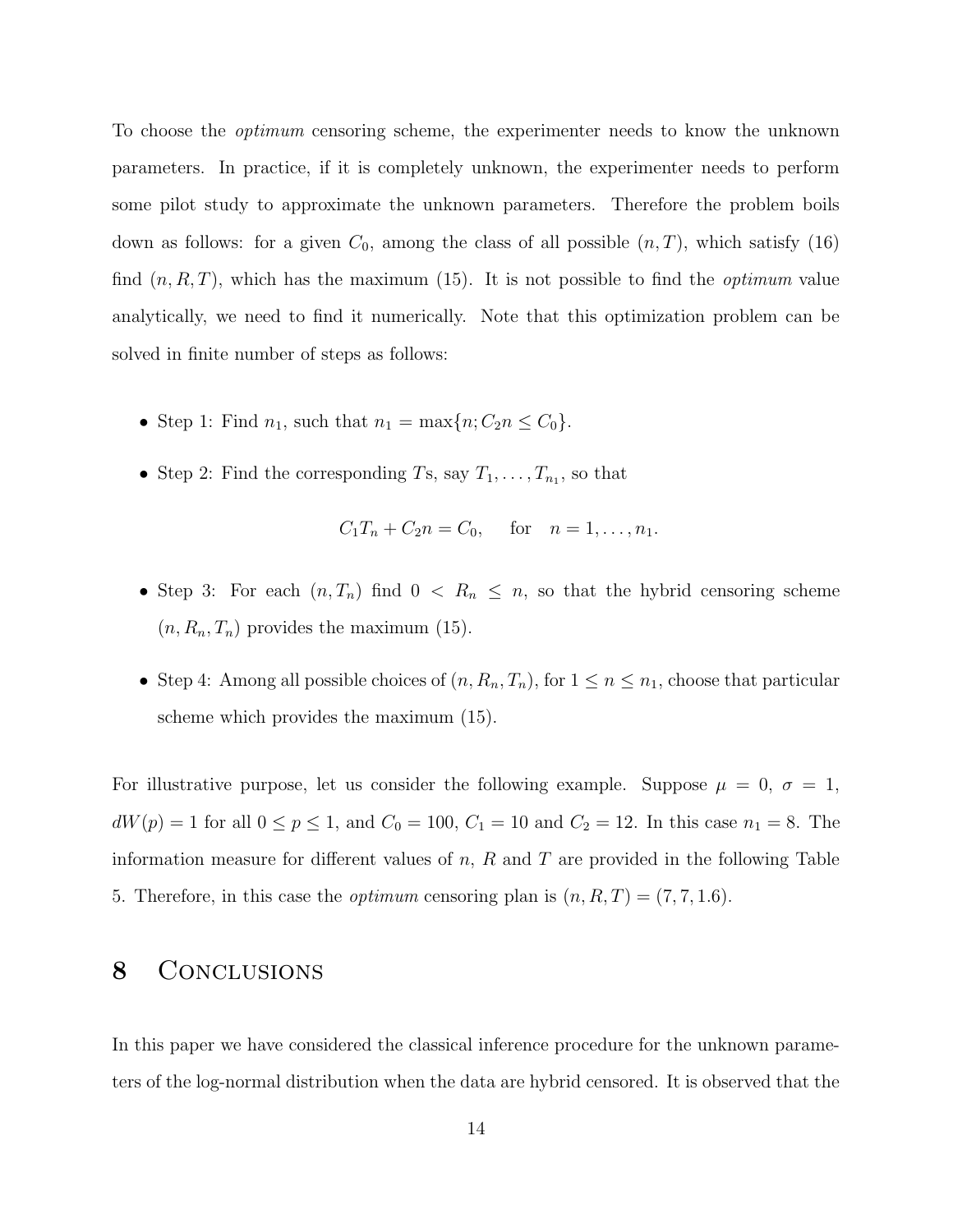maximum likelihood estimators can not be obtained in closed form and we have proposed to use the EM algorithm to compute the maximum likelihood estimators. We have proposed the approximate maximum likelihood estimators also, which can be obtained explicitly. We compare the performances of the different methods by Monte Carlo simulations and it is observed that the performances are quite satisfactory. We have also addressed the problem of finding the optimum censoring scheme. Extensive tables for different optimal censoring schemes are available with the authors and then can be obtained on request.

#### 9 ACKNOWLEDGEMENTS:

The authors would like to thank the referee and the associate editor for constructive suggestions, which has improved the earlier draft of the manuscript. Part of the work of the third author has been supported by a grant from the Department of Science and Technology, Government of India.

### References

- [1] Balakrishnan, N., Kannan, N., Lin, C.T., Ng, H.K.T., 2003. Point and interval estimation for Gaussian distribution, based on progressively Type-II censored samples. IEEE Transactions on Reliability 52, 90 - 95.
- [2] Balasooriya, U., Balakrishnan, N., 2000. Reliability sampling plans for log-normal distribution, based on progressively-censored samples. IEEE Transactions on Reliability 49, 199 - 203.
- [3] Banerjee, A., Kundu, D., 2008. Inference based on Type-II hybrid censored data from a Weibull distribution. IEEE Transactions on Reliability 57, 369-378.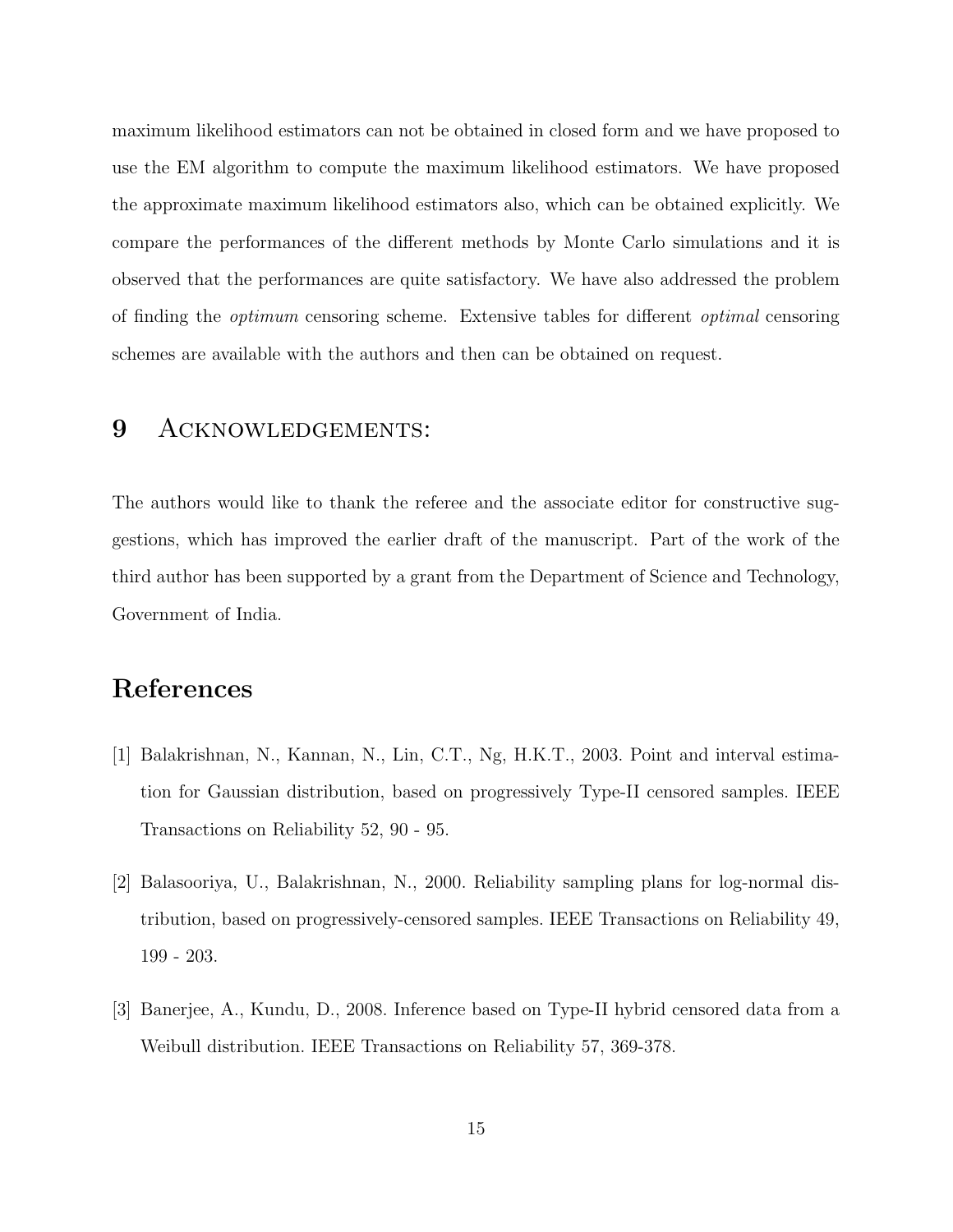- [4] Chen, S., Bhattacharya, G.K., 1988. Exact confidence bounds for an exponential parameter under hybrid censoring. Communications in Statistics - Theory and Methods 17, 18571870.
- [5] Childs, A., Chandrasekhar, B., Balakrishnan, N., Kundu, D., 2003. Exact inference based on type-I and type-II hybrid censored samples from the exponential distribution. Annals of the Institute of Statistical Mathematics 55, 319-330.
- [6] Dempster, A.P., Laird, N.M., Rubin, D.B., 1977. Maximum likelihood from incomplete data via the EM algorithm. Journal of the Royal Statistical Society, Ser. B 39, 1 - 38.
- [7] Draper, N., Guttman, I., 1987. Bayesian analysis of hybrid life tests with exponential failure times. Annals of the Institute of Statistical Mathematics 39, 219 - 225.
- [8] Ebrahimi, N., 1990. Estimating the parameter of an exponential distribution from hybrid life test. Journal of Statistical Planning and Inference 23, 255 - 261.
- [9] Ebrahimi, N., 1992. Prediction intervals for future failures in exponential distribution under hybrid censoring. IEEE Transactions on Reliability 41, 127 - 132.
- [10] Epstein, B., 1954. Truncated life tests in the exponential case. Annals of Mathematical Statistics 25, 555 - 564.
- [11] Fairbanks, K., Madson, R., Dykstra, R., 1982. A confidence interval for an exponential parameter from a hybrid life test. Journal of the American Statistical Association 77, 137 - 140.
- [12] Gupta, R.D., Kundu, D., 1998. Hybrid censoring schemes with exponential failure distribution. Communications in Statistics - Theory and Methods 27, 3065 - 3083.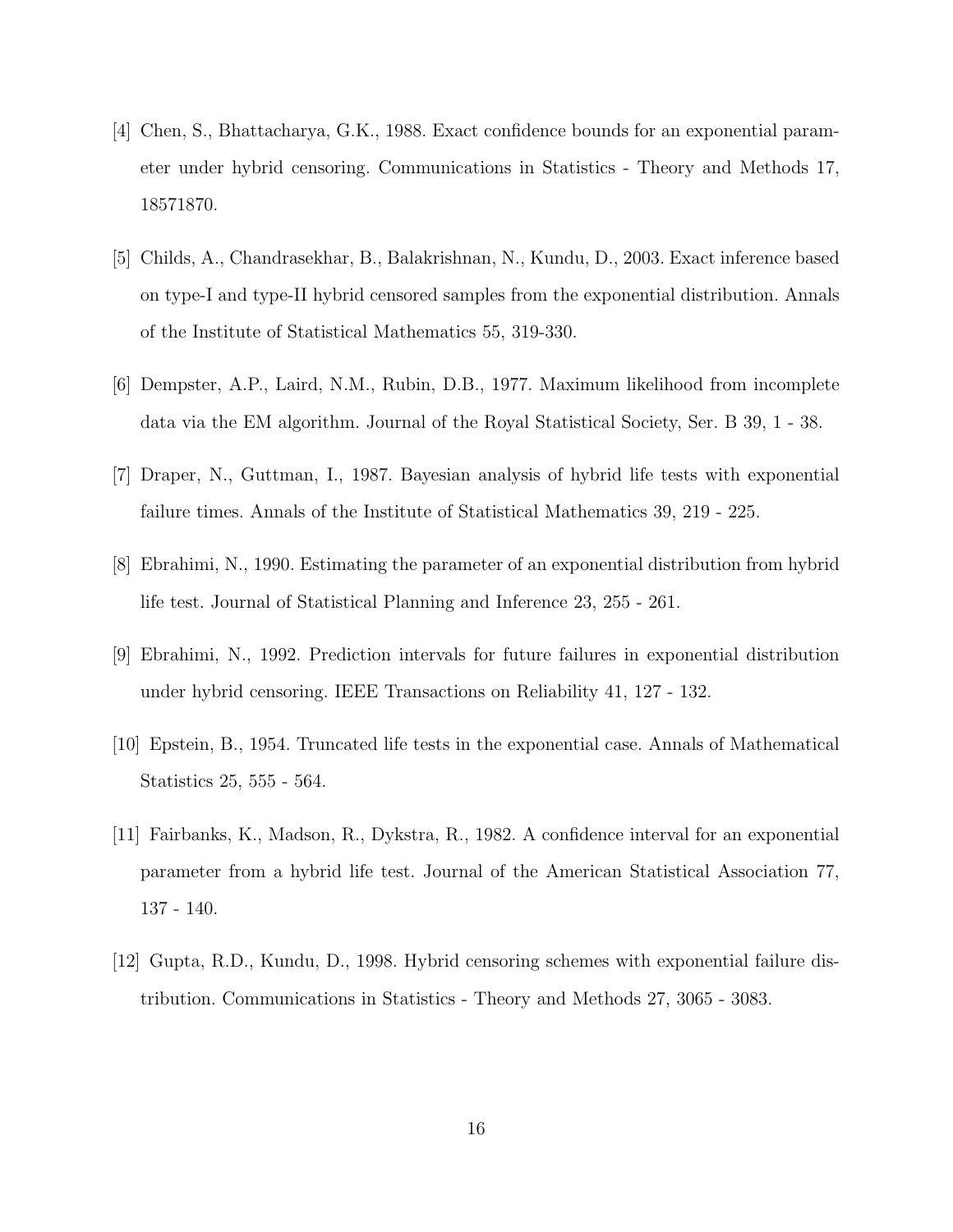- [13] Gupta, R.D., Kundu, D., 2006. On the comparison of Fisher information matrices of the Weibull and generalized exponential distributions, Journal of Statistical Planning and Inference 136, 3130 - 3144.
- [14] Jeong, H.S., Park, J.I., Yum, B.J., 1996. Development of (r, T) hybrid sampling plans for exponential lifetime distributions. Journal of Applied Statistics 23, 601 - 607.
- [15] Johnson, N.L., Kotz, S., Balakrishnan, N., 1995. Continuous Univariate Distribution, 2nd edition. Wiley, New York.
- [16] Kundu, D., 2007. On hybrid censored Weibull distribution. Journal of Statistical Planning and Inference 137, 2127 - 2142.
- [17] Kundu, D., 2008. Bayesian inference and life testing plan for Weibull distribution in presence of progressive censoring. Technometrics 50, 144 - 154.
- [18] Kundu, D., Pradhan, B. 2009. Estimating the parameters of the generalized exponential distribution in presence of hybrid censoring. Communications in Statistics - Theory and Methods 38, 2030 - 2041. .
- [19] Lam, Y., 1994. Bayesian Variable Sampling Plans for the Exponential Distribution With Type I Censoring. The Annals of Statistics 22, 696 - 711.
- [20] Lawless, J.F., 2003. Statistical Models and Methods for Lifetime Data. Wiley, New York.
- [21] Lin, Y.P., Liang, T., Huang, W. T., 2002. Bayesian Sampling Plans for Exponential Distribution Based on Type I Censoring Data. Annals of the Institute of Statistical Mathematics 54, 100 113.
- [22] Louis, T.A., 1982. Finding the observed matrix when using the EM algorithm. Journal of the Royal Statistical Society, Ser. B 44, 226 - 233.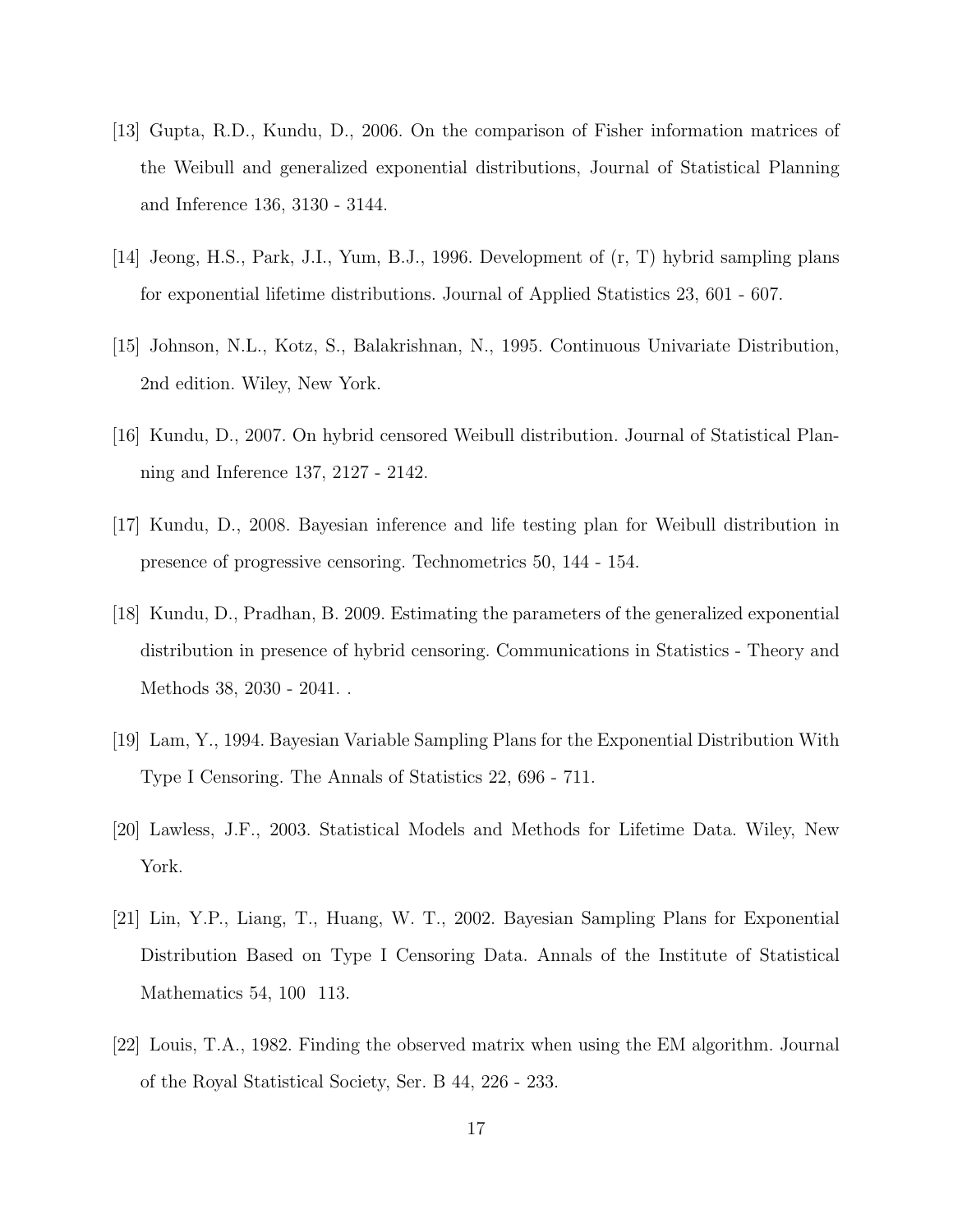- [23] MIL-STD-781-C, 1977. Reliability Design Qualifications and Production Acceptance Test, Exponential Distribution. U.S. Government Printing Office, Washington, D.C..
- [24] Ng, H.K.T., Chan, P.S., Balakrishnan, N., 2002. Estimation of parameters from progressively censored data using EM algorithm. Computational Statistics and Data Analysis 39, 371 - 386.
- [25] Ng, H.K.T., Chan, P.S., Balakrishnan, N., 2004. Optimal Progressive Censoring Plans for the Weibull Distribution. Technometrics 46, 470 481.
- [26] Tiku, M.L., Tan, W.Y., Balakrishnan, N., 1986. Robust Inference, Marcel Dekker.
- [27] Zhang, Y., Meeker, W.Q., 2005. Bayesian life test planning for the Weibull distribution with given shape parameter. Metrika 61, 237 - 249.

### APPENDIX:

Here we derive the Fisher information matrix. The Fisher information matrix is given by

$$
I = \begin{bmatrix} -E\left(\frac{\partial^2 L}{\partial \mu^2}\right) & -E\left(\frac{\partial^2 L}{\partial \mu \partial \sigma}\right) \\ -E\left(\frac{\partial^2 L}{\partial \sigma \partial \mu}\right) & -E\left(\frac{\partial^2 L}{\partial \sigma^2}\right) \end{bmatrix} = \begin{bmatrix} I_{11} & I_{12} \\ I_{21} & I_{22} \end{bmatrix}, \text{say},
$$

where

$$
\frac{\partial^2 L}{\partial \mu^2} = -\frac{r}{\sigma^2} + \frac{(n-r)\phi(z^*)}{\sigma^2(\Phi(-z^*))} \left[ z^* - \frac{\phi(z^*)}{\Phi(-z^*)} \right],
$$
  
\n
$$
\frac{\partial^2 L}{\partial \sigma^2} = \frac{r}{\sigma^2} - \frac{3}{\sigma^4} \sum_{i=1}^r (x_{i:n} - \mu)^2 + \frac{(n-r)z^*\phi(z^*)}{\sigma^2(\Phi(-z^*))} \left[ (z^*)^2 - 2 - \frac{z^*\phi(z^*)}{\Phi(-z^*)} \right],
$$
  
\n
$$
\frac{\partial^2 L}{\partial \mu \partial \sigma} = -\frac{2}{\sigma^3} \sum_{i=1}^r (x_{i:n} - \mu) + \frac{(n-r)\phi(z^*)}{\sigma^2(\Phi(-z^*))} \left[ (z^*)^2 - 1 - \frac{z^*\phi(z^*)}{\Phi(-z^*)} \right],
$$

$$
I_{11} = \frac{E(r)}{\sigma^2} - \frac{n - E(r)}{\sigma^2} A,
$$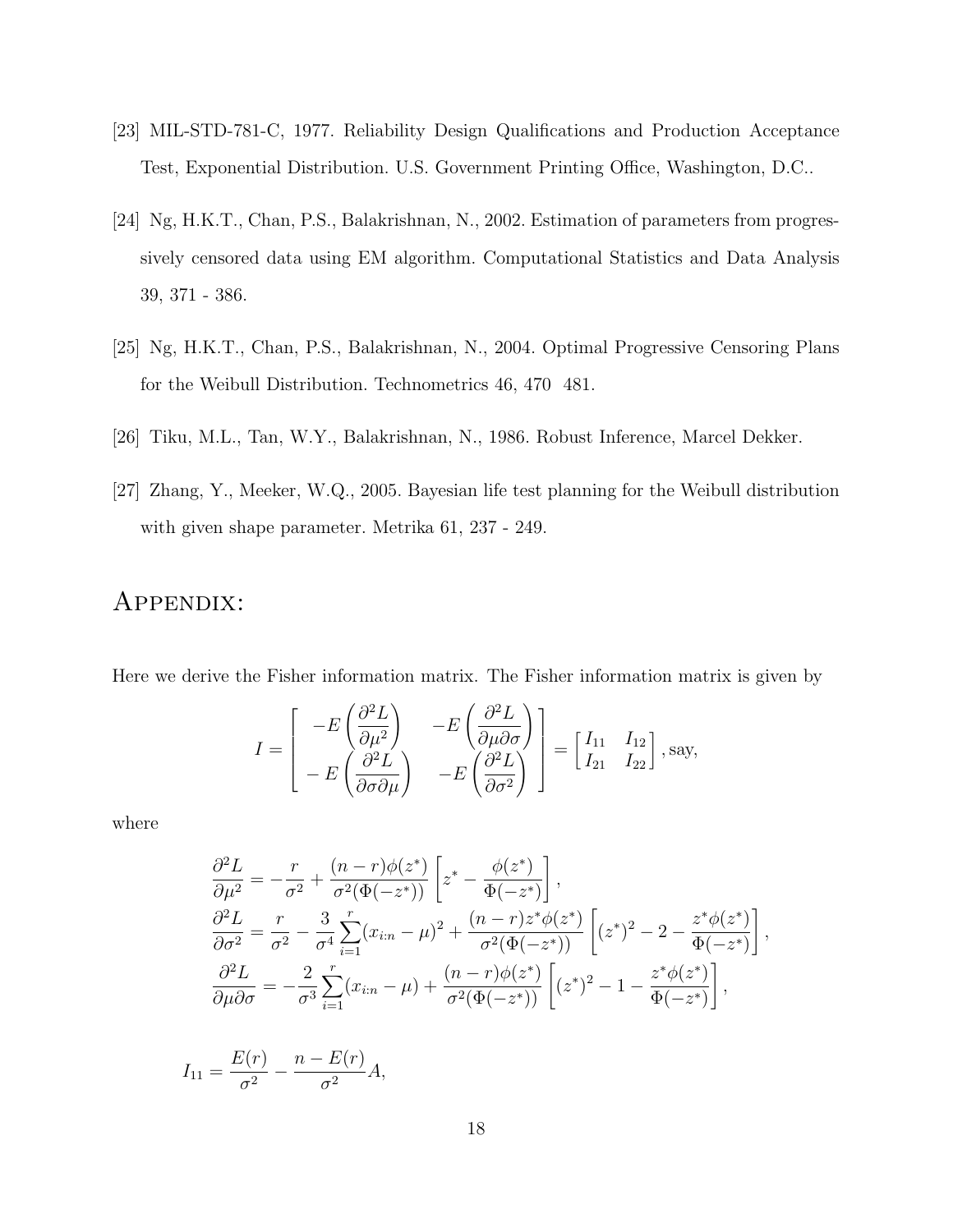$$
I_{22} = -\frac{E(r)}{\sigma^2} + \frac{3}{\sigma^4} E(r) E(logY - \mu)^2 - [n - E(r)] B = 2\frac{E(r)}{\sigma^2} - [n - E(r)] B,
$$
  
\n
$$
I_{12} = \frac{2}{\sigma} E(r) E(logY - \mu) - [n - E(r)] C = -[n - E(r)] C,
$$

$$
E(r) = R \sum_{i=R}^{n} {n \choose i} [\Phi(V)]^{i} [1 - \Phi(V)]^{n-i} + \sum_{i=0}^{R-1} i {n \choose i} [\Phi(V)]^{i} [1 - \Phi(V)]^{n-i},
$$

$$
A = \frac{\phi(V)}{1 - \Phi(V)} \left[ V - \frac{\phi(V)}{1 - \Phi(V)} \right] \times P(y_{R:n} > T)
$$
  
+
$$
E \left[ \frac{\phi(Z_R)}{1 - \Phi(Z_R)} \left\{ Z_R - \frac{\phi(Z_R)}{1 - \Phi(Z_R)} \right\} | y_{R:n} \le T \right] \times P(y_{R:n} \le T)
$$
  
= 
$$
\frac{\phi(V)}{1 - \Phi(V)} \left[ V - \frac{\phi(V)}{1 - \Phi(V)} \right] P(y_{R:n} > T)
$$
  
+
$$
R {n \choose R} \int_0^{\Phi(\frac{\ln T - \mu}{\sigma})} \phi(\Phi^{-1}(y)) \left\{ \Phi^{-1}(y) - \frac{\phi(\Phi^{-1}(y))}{1 - y} \right\} y^{R-1} (1 - y)^{n - R} dy,
$$

$$
B = \frac{V\phi(V)}{1 - \Phi(V)} \left[ V^2 - 2 - \frac{V\phi(V)}{1 - \Phi(V)} \right] \times P(y_{R:n} > T)
$$
  
+
$$
E \left[ \frac{Z_R \phi(Z_R)}{1 - \Phi(Z_R)} \left\{ Z_R^2 - 2 - \frac{Z_R \phi(Z_R)}{1 - \Phi(Z_R)} \right\} | y_{R:n} \le T \right] \times P(y_{R:n} \le T)
$$
  
= 
$$
\frac{V\phi(V)}{1 - \Phi(V)} \left[ V^2 - 2 - \frac{V\phi(V)}{1 - \Phi(V)} \right] \times P(y_{R:n} > T)
$$
  
+
$$
R \left( \frac{n}{R} \right) \int_0^{\Phi(\frac{\ln T - \mu}{\sigma})} \Phi^{-1}(y) \phi(\Phi^{-1}(y)) \left\{ \left( \Phi^{-1}(y) \right)^2 - 2 - \frac{\Phi^{-1}(y) \phi(\Phi^{-1}(y))}{1 - y} \right\} y^{R-1} (1 - y)^{n - R} dy,
$$

$$
C = \frac{\phi(V)}{1 - \Phi(V)} \left[ V^2 - 1 - \frac{V\phi(V)}{1 - \Phi(V)} \right] \times P(y_{R:n} > T)
$$
  
+
$$
E \left[ \frac{\phi(Z_R)}{1 - \Phi(Z_R)} \left\{ Z_R^2 - 1 - \frac{Z_R \phi(Z_R)}{1 - \Phi(Z_R)} \right\} | y_{R:n} \le T \right] \times P(y_{R:n} \le T)
$$
  
= 
$$
\frac{\phi(V)}{1 - \Phi(V)} \left[ V^2 - 1 - \frac{V\phi(V)}{1 - \Phi(V)} \right] \times P(y_{R:n} > T)
$$
  
+
$$
R {n \choose R} \int_0^{\Phi(\frac{\ln T - \mu}{\sigma})} \phi(\Phi^{-1}(y)) \left\{ (\Phi^{-1}(y))^2 - 1 \right\}
$$
  

$$
- \frac{\Phi^{-1}(y)\phi(\Phi^{-1}(y))}{1 - y} \right\} y^{R-1} (1 - y)^{n - R} dy,
$$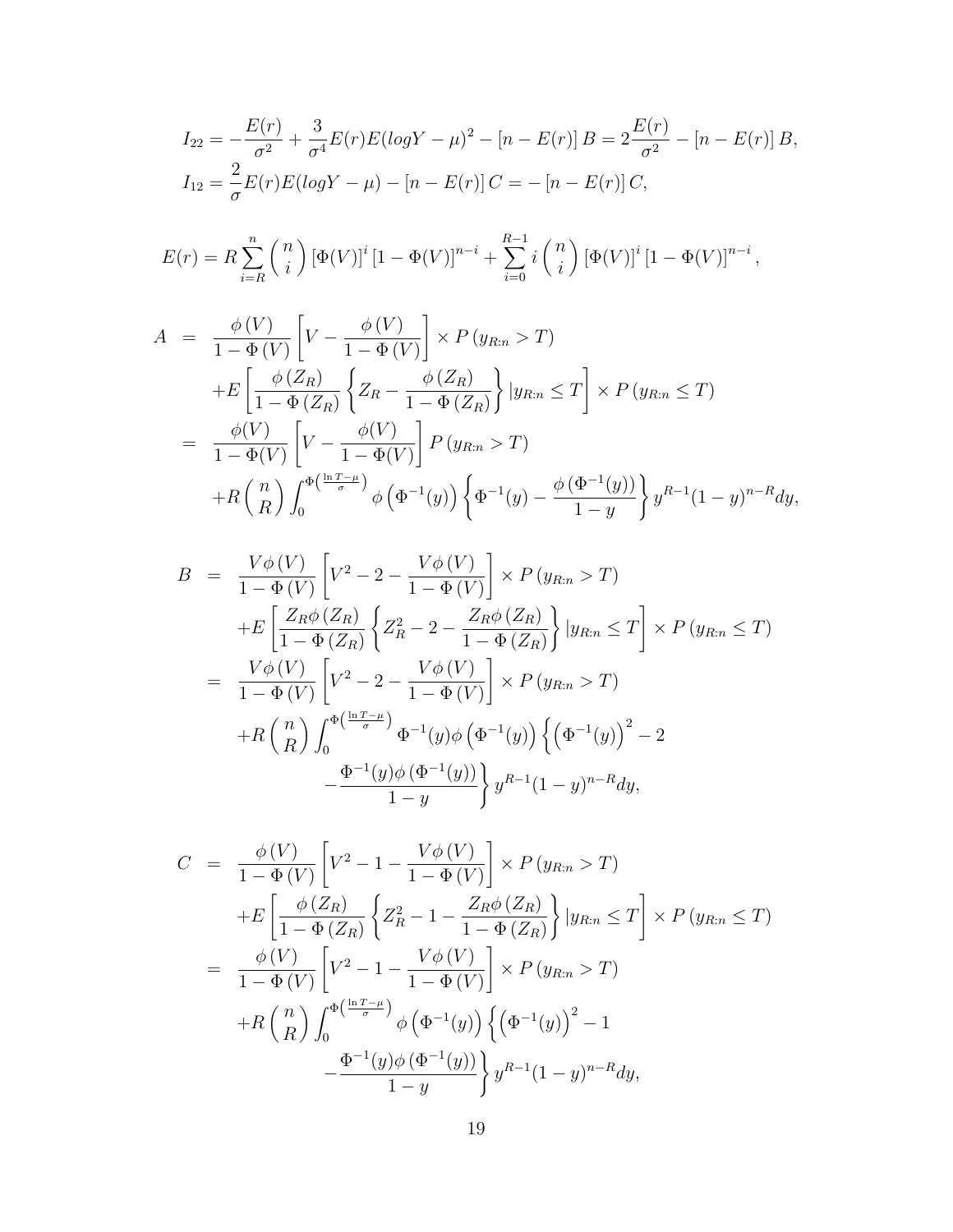and 
$$
P(y_{R:n} > T) = R {n \choose R} \int_{T}^{\infty} [F(x)]^{R-1} [1 - F(x)]^{n-R} f(x) dx
$$
  

$$
= R {n \choose R} \int_{\Phi(V)}^{1} z^{R-1} (1 - z)^{n-R} dz.
$$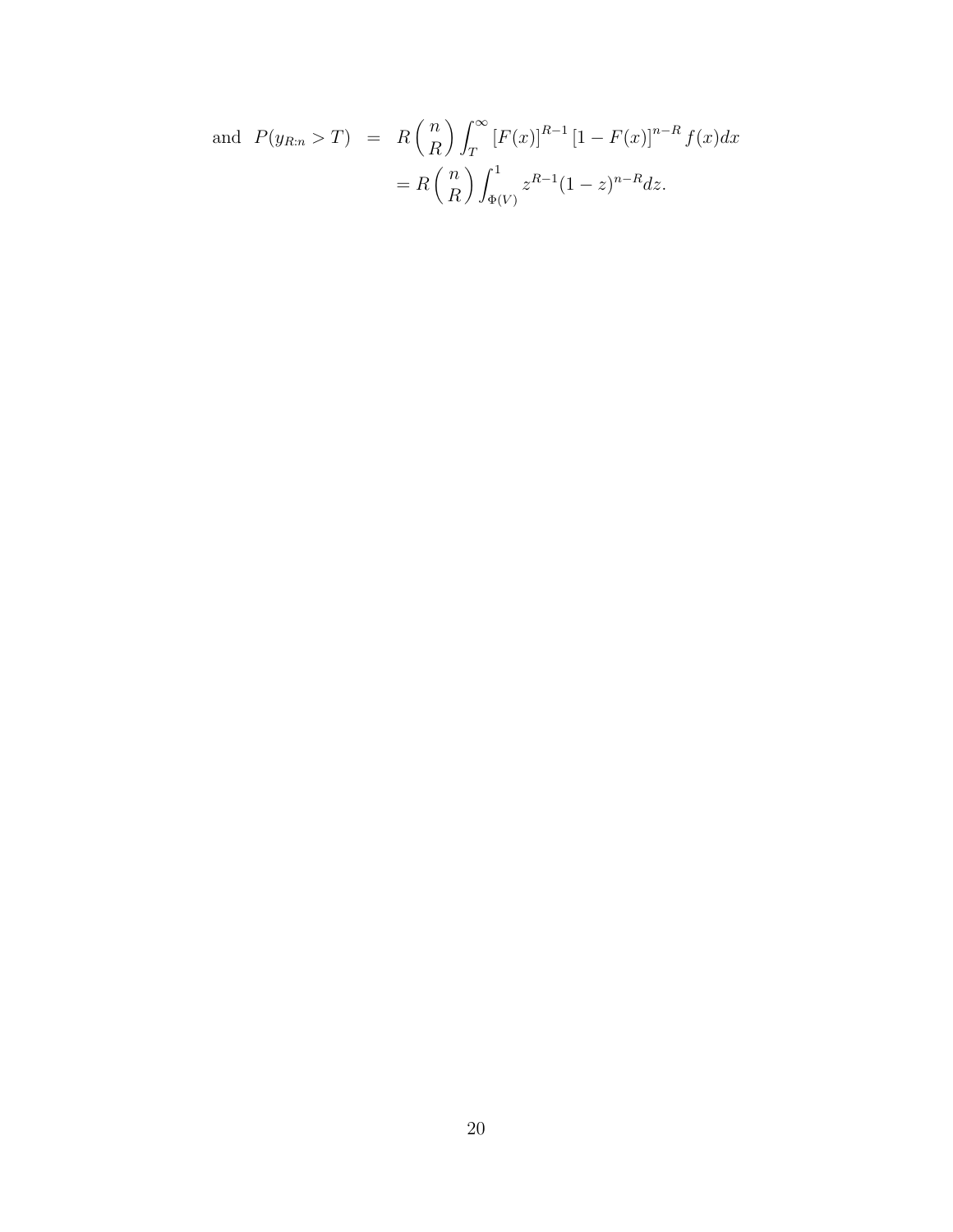Table 1: Average estimate, the corresponding MSE in parentheses and 95% coverage percentage for  $n=25$ ,  $T=55$ 

|            | $R = 15$                                                                                                          | $R=20$                                                                           | $R = 25$ |  |
|------------|-------------------------------------------------------------------------------------------------------------------|----------------------------------------------------------------------------------|----------|--|
|            | AMLE   $4.00155(0.00158), 93.5$   $4.00181(0.00141), 95.2$   $4.00154(0.00144), 95.2$                             |                                                                                  |          |  |
|            |                                                                                                                   | $0.14551(0.00120), 88.6 \mid 0.14629(0.00114), 89.8 \mid 0.14614(0.00116), 90.0$ |          |  |
| <b>MLE</b> | $\left[4.00190(0.00156), 93.8\right]$ $\left[4.00209(0.00139), 95.5\right]$ $\left[4.00184(0.00142), 95.5\right]$ |                                                                                  |          |  |
|            |                                                                                                                   | $0.14578(0.00119), 88.9 \mid 0.14653(0.00113), 90.1 \mid 0.14639(0.00115), 90.3$ |          |  |

Table 2: Average estimate, the corresponding MSE in parentheses and 95% coverage percentage for  $n=40, T=55$ 

|     | $R = 30$                                                                              | $R = 35$                                                                         | $R = 40$ |
|-----|---------------------------------------------------------------------------------------|----------------------------------------------------------------------------------|----------|
|     | AMLE   $4.00076(0.00077), 95.1$   $4.00096(0.00086), 95.0$   $4.00096(0.00086), 95.0$ |                                                                                  |          |
|     |                                                                                       | $0.14802(0.00062), 92.2 \mid 0.14797(0.00069), 92.0 \mid 0.14797(0.00069), 92.0$ |          |
| MLE |                                                                                       | $4.00085(0.00077), 95.2 \mid 4.00111(0.00086), 95.1 \mid 4.00111(0.00086), 95.1$ |          |
|     |                                                                                       | $0.14812(0.00061), 92.4 \mid 0.14812(0.00068), 92.3 \mid 0.14812(0.00068), 92.3$ |          |

Table 3: Average estimate, the corresponding MSE in parentheses and 95% coverage percentage for  $n = 25$ ,  $T=65$ 

|     | $R = 15$                                                                        | $R=20$                                                                           | $R = 25$ |
|-----|---------------------------------------------------------------------------------|----------------------------------------------------------------------------------|----------|
|     | AMLE   3.99638(0.00113), 91.6   3.99905(0.00097), 92.9   4.00067(0.00093), 93.9 |                                                                                  |          |
|     |                                                                                 | $0.14065(0.00097), 86.9 \mid 0.14384(0.00069), 89.2 \mid 0.14633(0.00058), 90.7$ |          |
| MLE |                                                                                 | $3.99668(0.00091), 91.8 \mid 3.99926(0.00096), 93.1 \mid 4.00091(0.00092), 94.1$ |          |
|     |                                                                                 | $0.14090(0.00096), 87.1 \mid 0.14413(0.00067), 89.8 \mid 0.14675(0.00057), 91.6$ |          |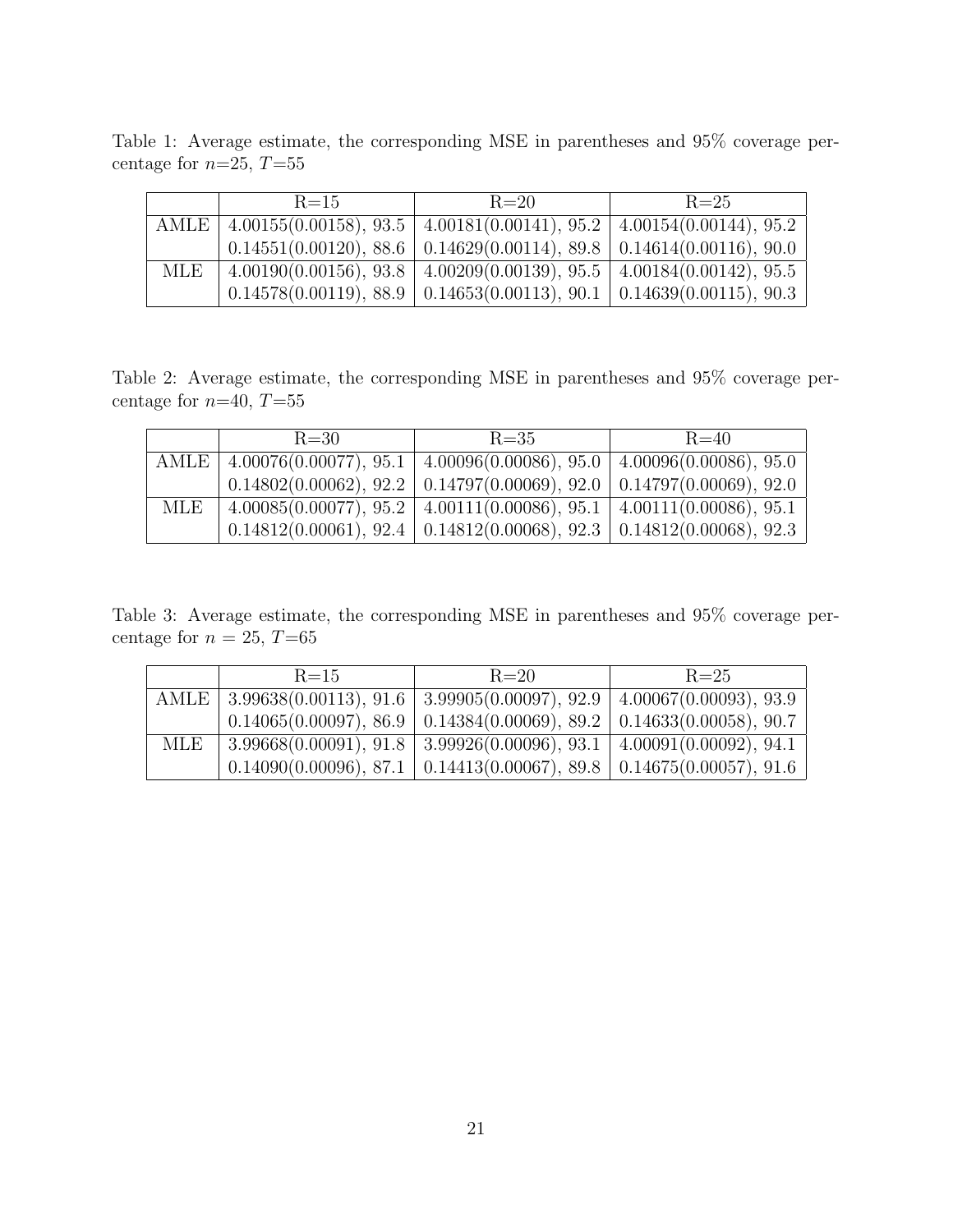Table 4: Average estimate, the corresponding MSE in parentheses and 95% coverage percentage for  $n = 40, T = 65$ .

|     | $R = 30$                                                                                 | $R = 35$                                                                         | $R = 40$ |
|-----|------------------------------------------------------------------------------------------|----------------------------------------------------------------------------------|----------|
|     | AMLE   3.99919(0.00062), 93.4   4.00016(0.00060), 93.5   4.00068(0.00059), 93.8          |                                                                                  |          |
|     |                                                                                          | $0.14586(0.00044), 91.5 \mid 0.14695(0.00037), 92.1 \mid 0.14769(0.00035), 92.6$ |          |
| MLE | $\boxed{3.99933(0.00062), 93.6 \mid 4.00027(0.00060), 93.6 \mid 4.00077(0.00059), 93.9}$ |                                                                                  |          |
|     |                                                                                          | $0.14603(0.00043), 91.8 \mid 0.14711(0.00037), 92.5 \mid 0.14783(0.00035), 92.9$ |          |

Table 5: Information measure  $I(n, R_n, T_n)$  for  $(n, R_n, T_n)$ ,  $1 \leq n \leq n_1$ .

| $\boldsymbol{n}$ | $T_n$ | $R_n$  |                |        |        |        |        |        |        |
|------------------|-------|--------|----------------|--------|--------|--------|--------|--------|--------|
|                  |       |        | $\overline{2}$ | 3      | 4      | 5      | 6      | 7      | 8      |
| 1                | 8.8   | 0.0383 |                |        |        |        |        |        |        |
| $\overline{2}$   | 7.6   | 0.0439 | 0.0767         |        |        |        |        |        |        |
| 3                | 6.4   | 0.0435 | 0.0879         | 0.1158 |        |        |        |        |        |
| 4                | 5.2   | 0.0419 | 0.0902         | 0.1315 | 0.1573 |        |        |        |        |
| $\overline{5}$   | 4.0   | 0.0402 | 0.0883         | 0.1373 | 0.1774 | 0.2061 |        |        |        |
| 6                | 2.8   | 0.0389 | 0.0848         | 0.1385 | 0.1880 | 0.2314 | 0.2679 |        |        |
| $\overline{7}$   | 1.6   | 0.0379 | 0.0813         | 0.1368 | 0.1926 | 0.2390 | 0.2717 | 0.2890 |        |
| 8                | 0.4   | 0.0244 | 0.0295         | 0.0296 | 0.0296 | 0.0296 | 0.0296 | 0.0296 | 0.0296 |